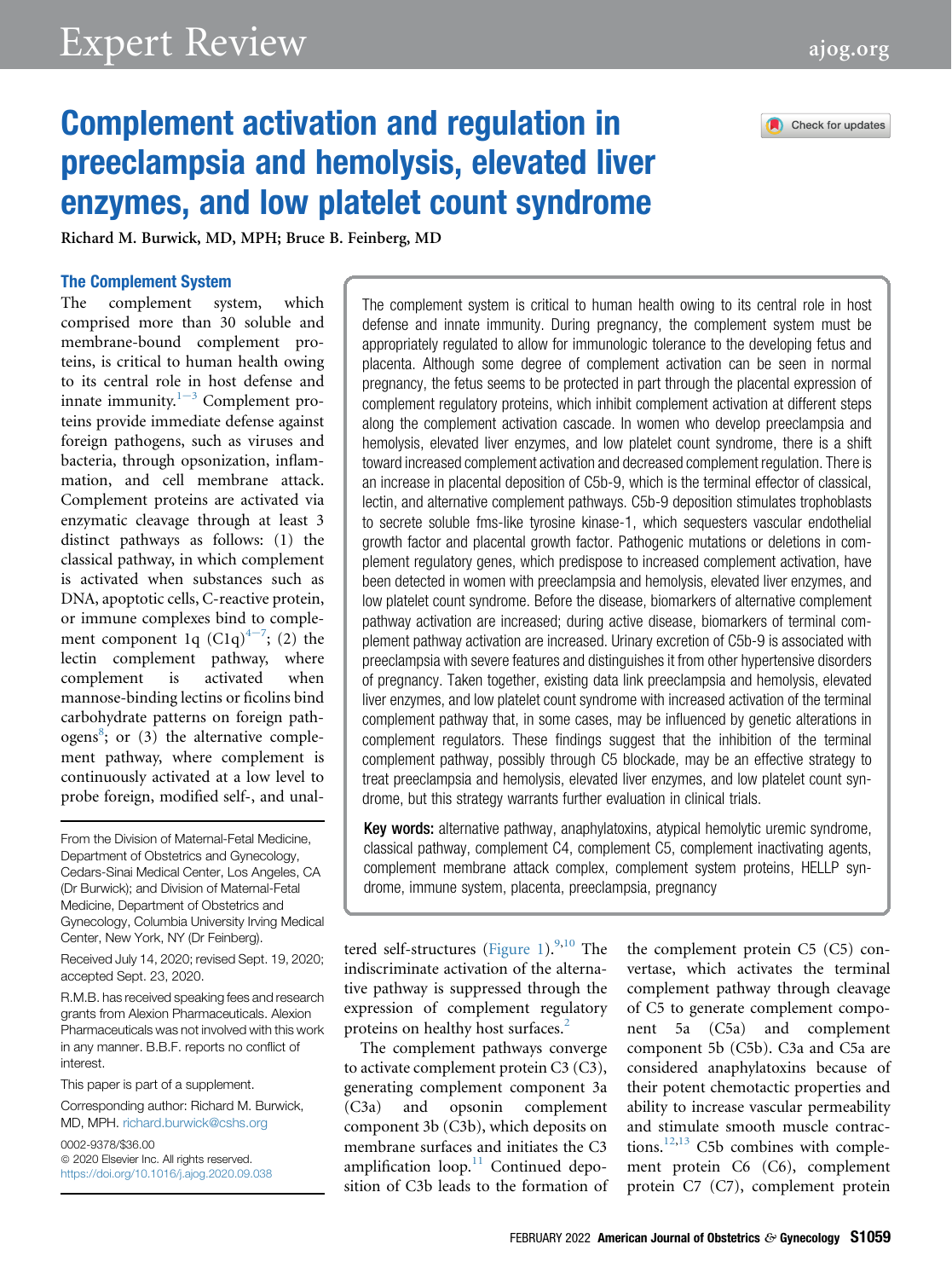C8 (C8), and complement protein C9 (C9) to form the terminal complement complex (C5b-9), also known as the membrane attack complex (MAC) because of its ability to form transmembrane pores and propagate cell lysis.<sup>[14,](#page-10-1)[15](#page-10-2)</sup> Numerous complement proteins regulate both amplification and degradation of C3b and formation of C5b-9 on the cell surface, thereby limiting harm to self. $^{2,11}$  $^{2,11}$  $^{2,11}$  $^{2,11}$  These complement regulators may be soluble (eg, complement factor H [CFH]-, factor I-, and factor H-related proteins) or membrane bound (eg, cluster of differentiation 55 [CD55], cluster of differentiation 46 [CD46], cluster of differentiation 55 [CD55], and cluster of differentiation 59 [CD59]).

Complement activation in pregnancy During pregnancy, the host complement system must be appropriately regulated to allow for immunologic tolerance to the developing fetus and placenta, which are themselves semiallogenic or, in the setting of donor egg and surrogate pregnancy, fully allogenic.<sup>1</sup> Although some degree of complement activation can be seen in normal pregnancy<sup>[16](#page-10-3)[,17](#page-10-4)</sup> owing to multiple factors including placental apoptotic debris, cell-free fetal DNA and RNA, and immune complex formation,  $18-22$  $18-22$  the fetus seems to be protected in part through the placental expression of complement regulatory proteins, which inhibit complement activation at different steps along the complement activation cascade [\(Figure 1](#page-2-0)). $23-25$  $23-25$ 

Various complement activation products have been measured in normal pregnancy to show that systemic complement activation is present. Richani et al<sup>[16](#page-10-3)</sup> showed that C3a and C5a are increased in healthy pregnant women at 20 to 42 weeks' gestation compared with nonpregnant women (median, C3a, 2365 vs 1340 ng/mL; C5a, 12.4 vs 4.1 ng/ mL; both,  $P<$  001). Derzsy et al<sup>[17](#page-10-4)</sup> showed that soluble C5b-9 levels are increased in the plasma of women with normal pregnancy at 36 to 37 weeks' gestation compared with healthy nonpregnant women (median, C5b-9, 60 vs 33 ng/mL; P<.001). Systemic complement

activation in pregnancy is balanced by a concomitant increase in soluble complement regulators, such as CFH, $^{17,26,27}$  $^{17,26,27}$  $^{17,26,27}$  $^{17,26,27}$  $^{17,26,27}$ and membrane-bound complement regulators, including CD46, CD55, and CD59, which are widely expressed on placental trophoblast cells from at least 6 weeks' gestation to term. $23-25$  $23-25$  Endovascular trophoblasts, which invade maternal spiral arteries, also show a high expression of CD59, and this may confer additional protection against maternal complement attack.<sup>[28](#page-10-9)</sup>

Overall, normal pregnancy is characterized by a state of complement homeostasis, whereby an increase in systemic complement activation is balanced by a concomitant increase in complement regulatory proteins in maternal circulation and at the placental interface.

# Preeclampsia and Hemolysis, Elevated Liver Enzymes, and Low Platelet Count Syndrome

Preeclampsia is defined by hypertension and proteinuria that develops in the second half of pregnancy. $^{29}$  $^{29}$  $^{29}$  When there is severe hypertension  $(>160/110$  mm Hg) or end-organ injury (eg, elevated serum creatinine, pulmonary edema, severe headache), with or without proteinuria, it is termed preeclampsia with severe features. Those with microangiopathic hemolysis, elevated liver enzymes, and low platelet count (HELLP) are diagnosed with HELLP syndrome.<sup>[30](#page-10-11)</sup> Regardless of the terminology, pregnant women with preeclampsia without severe features, preeclampsia with severe features, or HELLP syndrome, all improve soon after the placenta is removed at delivery.

Preeclampsia has long been consid-ered a placentally mediated disease.<sup>[31](#page-10-12)[,32](#page-10-13)</sup> Early impairments soluble fms-like tyrosine kinase-1 (sFlt-1) in placental blood flow and oxygenation, such as with poor spiral artery remodeling,  $33,34$  $33,34$ may increase placental inflammation and apoptosis over time, with systemic activation of leukocytes and endothelial cells.[35,](#page-10-16)[36](#page-10-17) In women who develop preeclampsia, there is necrotic shedding of placental trophoblast into the maternal circulation $37$  and increased trophoblast

release of sFlt-1 an antiangiogenic factor that binds and sequesters placental growth factor (PlGF) and va[scular](#page-10-19) endothelial growth factor (VEGF). $38-40$ Increased levels of sFlt-1 and reduced levels of PlGF and VEGF are associated with hypertension and proteinuria and the development of preeclampsia.<sup>[40,](#page-10-20)[41](#page-10-21)</sup>

There is an increasing recognition that complement proteins are also involved in the pathophysiology of preeclampsia and HELLP syndrome, through excess complement activation, decreased complement regulation, or both.

# Placental Complement Deposition

The terminal effector of the complement pathway is C5b-9, which has both lytic and sublytic inflammatory effects. Therefore, placental deposition of C5b-9 may contribute to placental injury in women who develop preeclampsia.

In 2008, Rampersad et  $al<sup>42</sup>$  $al<sup>42</sup>$  $al<sup>42</sup>$  showed that trophoblast deposition of C5b-9 was increased in cell culture under hypoxic conditions and C5b-9 deposition enhanced apoptotic cell death. Moreover, the surface density of C5b-9 staining and colocalization of fibrin-C5b-9 complexes were increased 2-fold in placental sections from preeclamptic pregnancies compared with those from uncomplicated pregnancies. Subsequent studies by Banadakoppa et  $al<sup>43</sup>$  $al<sup>43</sup>$  $al<sup>43</sup>$  and Collier et  $al<sup>44</sup>$  $al<sup>44</sup>$  $al<sup>44</sup>$  also found increased trophoblast deposition of C5b-9 in placentas from women with preeclampsia and HELLP syndrome compared with placentas from a healthy pregnancy. In the study by Collier et al, $^{44}$  $^{44}$  $^{44}$  the degree of placental C5b-9 staining was similar in preeclampsia and HELLP syndrome.

Although C5b-9 is the shared terminal effector of all complement pathways, investigators have sought to determine whether placental C5b-9 deposition is driven by a specific activation pathway. In 2012, Buurma et al<sup>[45](#page-10-25)</sup> showed that placental trophoblast staining for complement component 4d (C4d) was more often detected in preeclamptic placentas than control placentas (C4d positive, 50% vs 3%;  $P = 0001$ ).<sup>[45](#page-10-25)</sup> The authors noted that C4d is a component of both the classical and lectin pathways, and therefore, they investigated the presence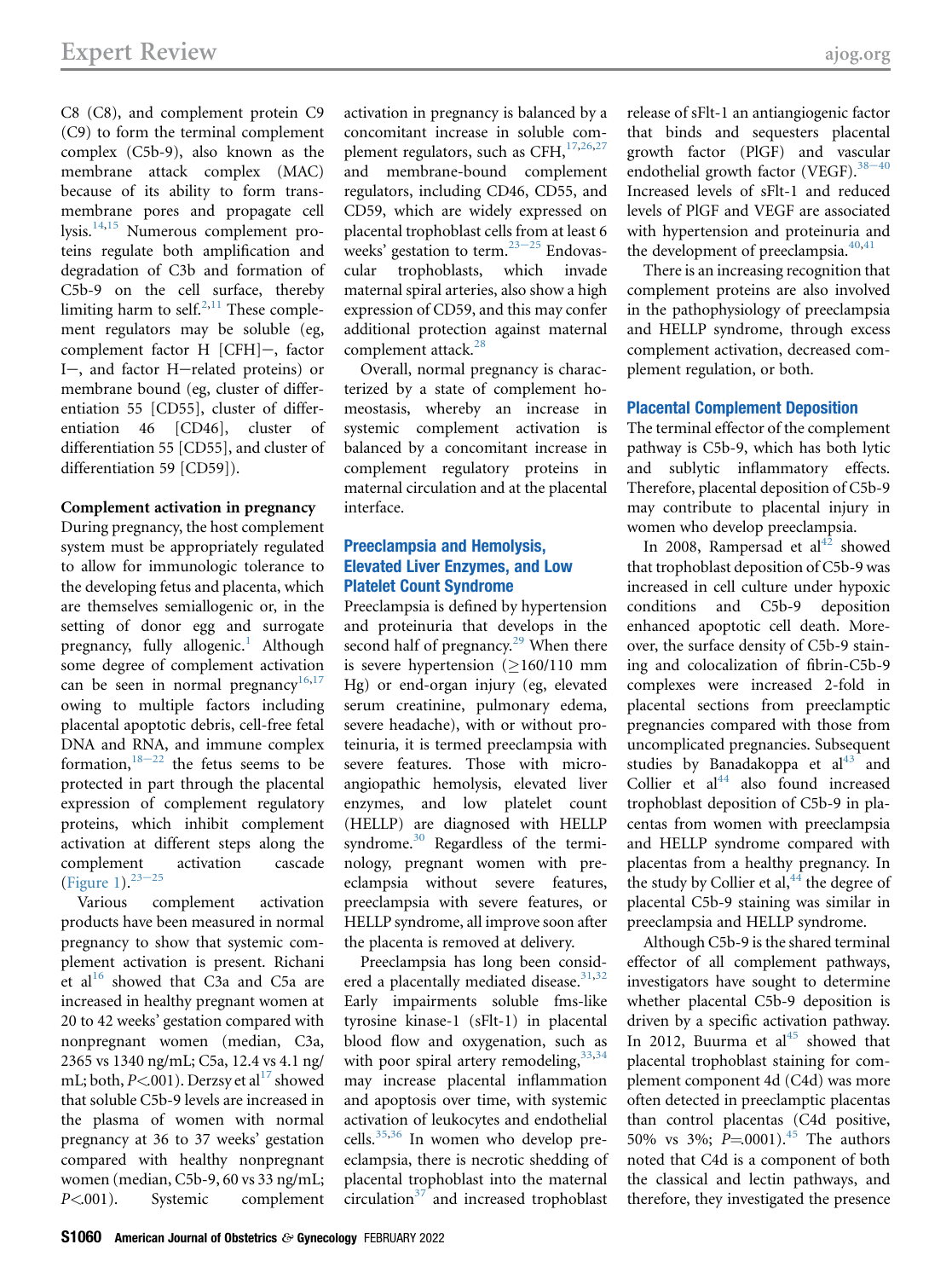of C1q and mannose-binding lectin to determine which pathway was responsible. Mannose-binding lectin was never observed, making it unlikely that placental C4d deposits were a result of lectin pathway activation. When C4d was present in a diffuse staining pattern at the syncytiotrophoblast surface, it colocalized with C1q, indicating that C4d deposits were most likely the result of classical pathway activation. Collier et al $^{44}$  $^{44}$  $^{44}$  also found increased C4d deposition in preeclamptic and HELLP placentas vs controls [\(Figure 2\)](#page-3-0), and like their findings with C5b-9, the level of placental C4d staining was no different between preeclampsia and HELLP syndrome.<sup>[44](#page-10-24)</sup>

Although placental trophoblast deposition of C5b-9 seems to be increased in preeclamptic placentas, it remains unclear whether this is caused by increased complement activation or impaired regulation. Buurma et al $^{45}$  $^{45}$  $^{45}$ found that placental mRNA expressions of complement regulatory proteins CD55 and CD59 were increased 2-fold and 4-fold, respectively, in the placentas of women who delivered with preeclampsia compared with the placentas from uncomplicated deliveries. The investigators hypothesized that upregulation of CD55 and CD59 in the face of increased complement activation suggests the presence of a feedback mechanism to maintain trophoblast integrity.

# Complement and Antiangiogenic Factors

Because placental release of antiangiogenic factor sFlt-1 has been consistently implicated in the development of preeclampsia, $40,41$  $40,41$  there has been interest in the relationship between complement proteins and angiogenic factors. Placental ischemia and hypoxia have been shown to increase the trophoblast release of  $sFlt-1,$ <sup>[46](#page-10-26)[,47](#page-10-27)</sup> but increasing data suggest that terminal complement proteins C5a and C5b-9 may also been implicated in this process.

In 2006, using antibody independent mouse models of complement dysregu-lation, Girardi et al<sup>[48](#page-10-28)</sup> showed that complement activation products,

#### <span id="page-2-0"></span>FIGURE 1





The complement cascade may be activated (complement activation) through distinct pathways. The classical pathway is activated by substances such as apoptotic cells, DNA, and immune complexes; the lectin pathway is activated by carbohydrate patterns on foreign surfaces; and the alternative pathway is constitutively active through spontaneous hydrolysis. These pathways converge to generate C3 convertases, which cleave C3 to generate activation products C3a (anaphylatoxin) and C3b (opsonin). The accumulation of C3b leads to the generation of C5 convertases, which cleave C5 of the terminal pathway to generate C5a (anaphylatoxin) and C5b, which combines with complement proteins C6 to C9 to form C5b-9 (MAC). C5b-9 may incorporate into cell membranes, pictured above (red cylinder on placental surface) with sublytic or lytic effects. C5b-9 may also be released in an active soluble form (soluble C5b-9), pictured above (red cylinder released from placental surface). The complement cascade may be inhibited by (1) soluble complement regulatory proteins, including CFH and CFI, which function together to inactivate C3b and down-regulate complement activation, and CFHR1, which blocks C5 convertase activity and interferes with membranous C5b-9 deposition, and (2) membrane-bound complement regulatory proteins, which may be expressed on the trophoblast membrane as pictured above (green rectangles on placental surface: CD46, CD55, CD59); CD46 blocks the activation of C3 into C3a and C3b; CD55 inhibits the actions of C3b and reduces C5 activation; and CD59 blocks the actions of C5b-9, the MAC.

*C3*, complement protein C3; *C5*, complement protein C5; *C6*, complement protein C6; *C9*, complement protein C9; *CFB*, complement<br>factor B; *CFH*, complement factor H; *CFHR*, complement factor H related; *CFI*, comple Burwick. Complement in preeclampsia and HELLP syndrome. Am J Obstet Gynecol 2022.

particularly C5a, induced the dysregulation of angiogenic factors. Specifically, C5a stimulated monocytes to produce soluble VEGF receptor 1 (VEGFR1) (also known as sFlt-1), which sequestered VEGF and contributed to abnormal placental development, fetal growth restriction, and death. When the effects of C5a were blocked, by inhibiting

the interaction of C5a with its receptor complement component 5a receptor (C5aR), the release of sFlt-1 was prevented and fetal death was averted. Langer et al<sup>[49](#page-10-29)</sup> subsequently showed that C5a was capable of polarizing macrophages toward an antiangiogenic phenotype, through increased expression and secretion of soluble VEGFR1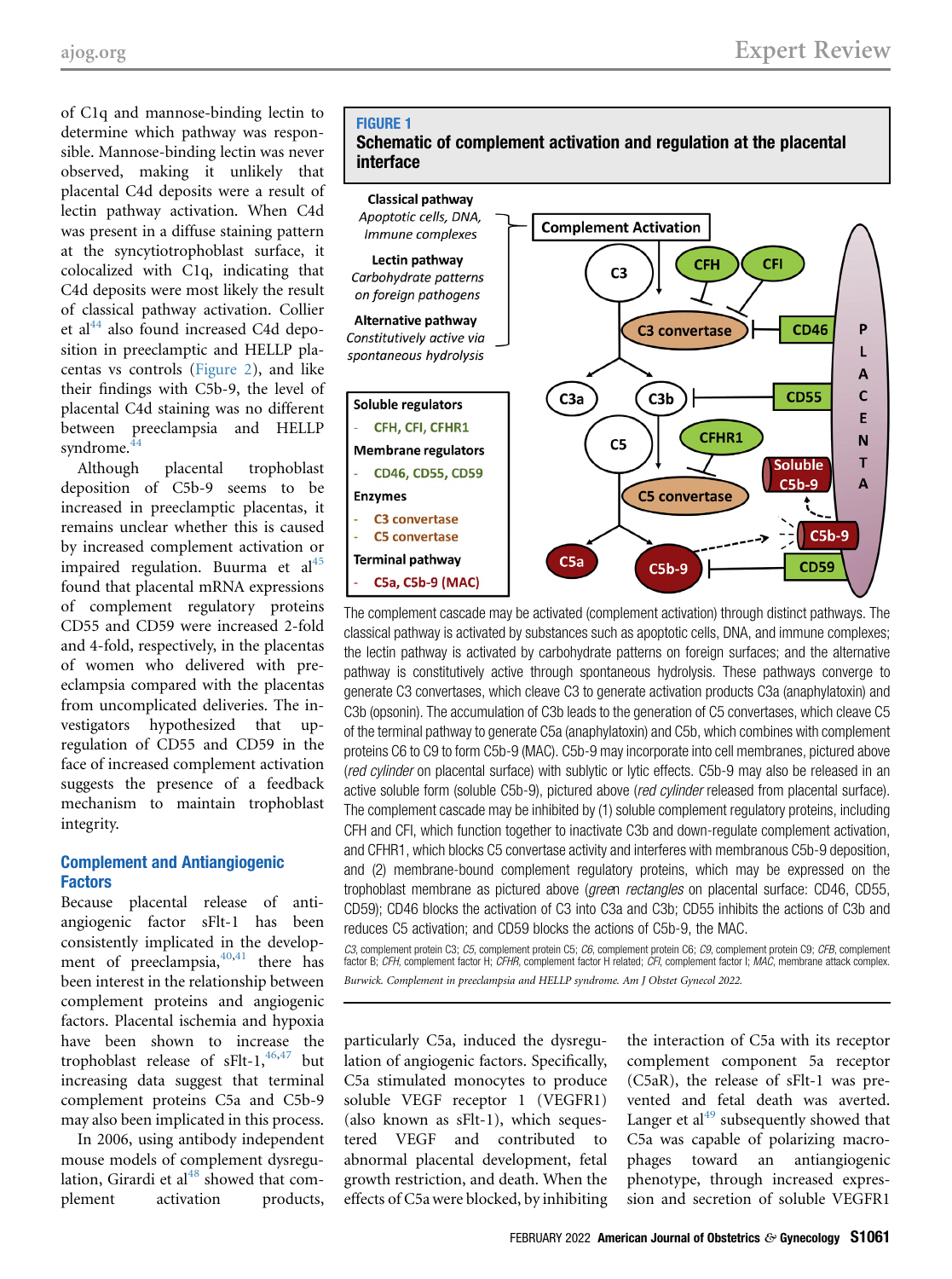# <span id="page-3-0"></span>FIGURE 2

# Placental complement activity by immunofluorescence studies



Representative C4d (green) with DAPI nuclear staining (blue) in the placenta of control, PE, and HELLP is depicted. Reproduced, with permis-sion, from Yonekura Collier et al.<sup>[44](#page-10-24)</sup>

*DAPI*, 4',6-diamidino-2-phenylindole; *HELLP*, hemolysis,<br>elevated liver enzymes, and low platelet count. Burwick. Complement in preeclampsia and HELLP syndrome. Am J Obstet Gynecol 2022.

(sFlt-1). The supernatant from C5astimulated human monocytes, enriched with sFlt-1, inhibited the VEGF-induced capillary-like sprout formation of human umbilical vein endothelial cells, suggesting that proangiogenic endothelial cell functions were impaired. Normal angiogenesis was restored with antibody blockade of C5.

These initial studies showed that C5a could polarize monocytes and macrophages toward an antiangiogenic phenotype, through the secretion of sFlt-1. In 2018, Ma et  $al<sup>50</sup>$  $al<sup>50</sup>$  $al<sup>50</sup>$  showed that C5aR was also expressed on placental trophoblasts, and therefore, C5a could polarize them toward an antiangiogenic phenotype. Investigators showed that C5a stimulation of trophoblasts led to increased mRNA levels of sFlt-1 and reduced levels of PlGF, which was

further confirmed by immunofluorescent analysis.[50](#page-10-30) C5a stimulation also reduced trophoblast migration and capillary-like tube formation, but this effect was mitigated by C5aR inhibition. Banadakoppa et  $al<sup>43</sup>$  $al<sup>43</sup>$  $al<sup>43</sup>$  took these experiments a step further by correlating trophoblast release of sFlt-1 with the degree of complement activation. Investigators observed increased trophoblast levels of sFlt-1 with increased complement activation, but as the degree of complement activation increased, cellular levels of sFlt-1 decreased. They hypothesized that complement activation induced secretion of sFlt-1 protein from trophoblast cells. To confirm this, they measured sFlt-1 protein levels in cell culture and they found that levels increased in conjunction with greater complement activation. Moreover, secretion of sFlt-1 correlated most closely with trophoblast release of C5b-9. In 2019, Collier et al<sup>[44](#page-10-24)</sup> also showed that placental C5b-9 and sFlt-1 levels were strongly associated  $(R=0.59, P=.01)$  and placental sFlt-1 signaling was spatially correlated in proximity to syncytiotrophoblast membrane C4d and C5b-9 immuno-fluorescence signal.<sup>[44](#page-10-24)</sup>

# Complement Gene Mutations

Knowledge of complement gene mutations has increased significantly over the past decade, in large part owing to a better understanding of atypical hemolytic uremic syndrome (aHUS), which is a complement-mediated disorder. Complement gene mutations are detected in approximately 60% of aHUS cases,<sup>[51](#page-10-31)[,52](#page-10-32)</sup> inc[luding](#page-10-33) pregnancyassociated cases. $53-55$  Most genetic aHUS cases are heterozygous and are attributed to the genes CFH (25% to 30% of cases), CD46 (8% to 10%), and C3 and complement factor I (CFI) (4% to 8%, respectively).<sup>[56](#page-10-34)[,57](#page-10-35)</sup> Mutations with a minor allele frequency of 1% to 5% have generally been referred to as uncommon variants, whereas those with a minor allele frequency of <1% are considered rare variants.<sup>[58](#page-10-36)</sup> Determining whether a complement gene mutation is benign or pathogenic (clinically meaningful) is challenging, and such

determinations have relied on functional testing or on detailed statistical analysis of allele frequencies in patient cohorts compared with reference genomic datasets.<sup>[56](#page-10-34),[59](#page-10-37),[60](#page-11-0)</sup>

Complement gene mutations have also been identified in pregnant women with preeclampsia and HELLP syndrome without apparent aHUS, and these studies are presented in Table  $1.^{61-65}$  $1.^{61-65}$  $1.^{61-65}$  The clinical phenotype of aHUS and HELLP syndrome overlap,[55,](#page-10-38)[66](#page-11-2) and the 2 conditions can be difficult to distinguish in the peripartum period, although HELLP syndrome usually resolves after delivery, whereas aHUS typically does not. Nonetheless, the overlapping clinical phenotype of these conditions suggests that there may be shared biologic underpinnings. An underlying complement gene mutation could help to explain why some pregnant women develop severe preeclampsia and HELLP syndrome in the setting of complement activation whereas others do not.

# Complement Mutations in Preeclampsia and Hemolysis, Elevated Liver Enzymes, and Low Platelet Count Syndrome

In 2007, Fang et  $al^{67}$  $al^{67}$  $al^{67}$  reported a patient with HELLP syndrome who carried a membrane cofactor protein (MCP) gene variant (A304V) known to be associated with aHUS. The A304V variant was found in the transmembrane domain of MCP, and compared with wild type, the variant allowed more C3b deposition in response to increased antibody challenge. The authors concluded that the A304V variant in MCP had a reduced functional ability to regulate complement activation in situ. Subsequently, numerous investigators have evaluated the MCP gene in preeclampsia and HELLP syndrome. From a total of 264 women with preeclampsia or HELLP syndrome, MCP variants were detected in 8% of cases (21/264) [\(Table 1](#page-4-0)). $61-65$  $61-65$  However, the prevalence ranged widely  $(0\% - 12\%)$ , possibly caused by heterogeneous clinical phenotypes and ethnic variation.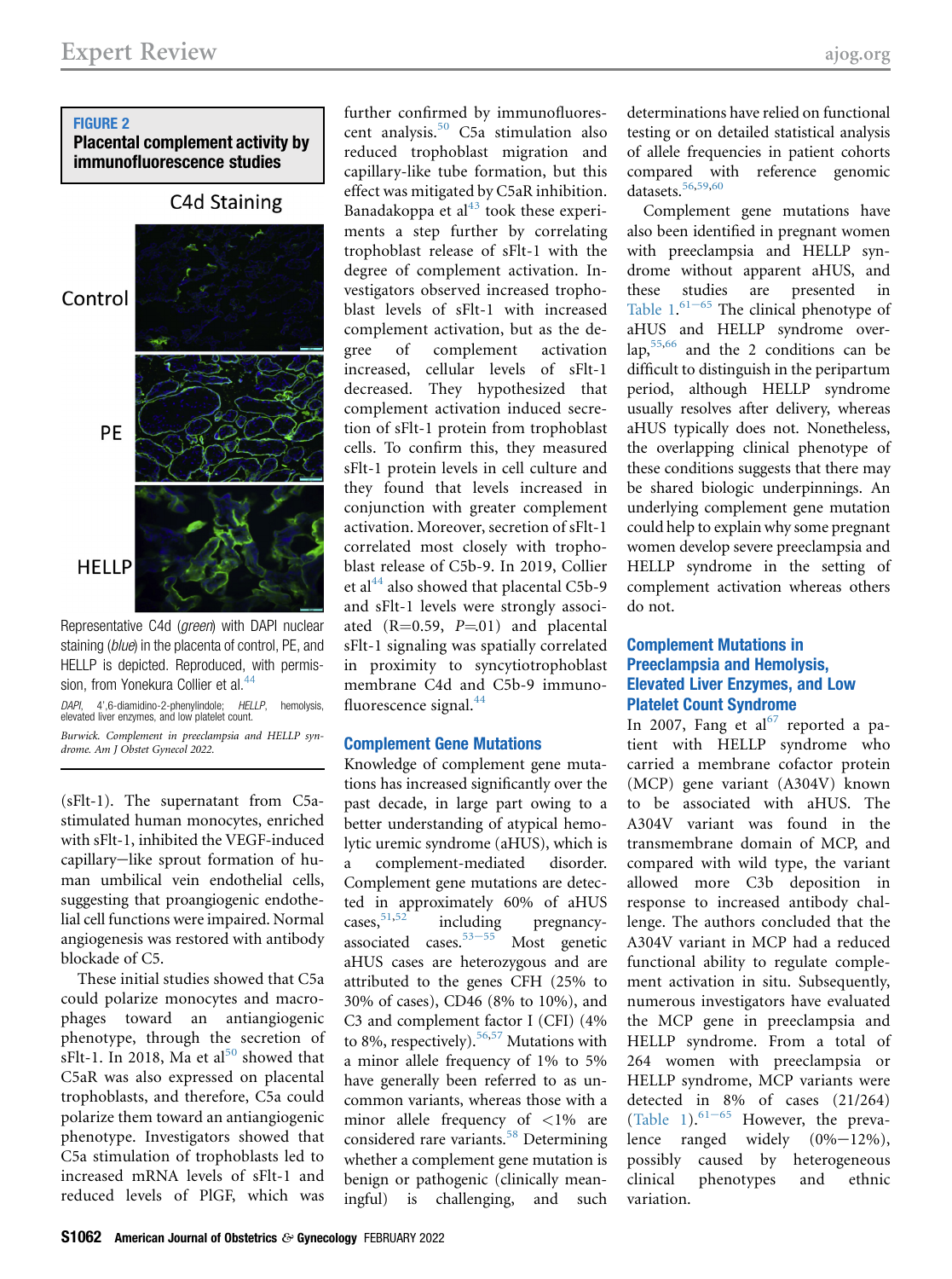<span id="page-4-1"></span>CFHR1, CFHR3,

# TABLE 1 Complement gene mutations and deletions in preeclampsia and HELLP syndrome Author, ye[a](#page-4-1)r **Case population<sup>a</sup> N** Complement genes

<span id="page-4-0"></span>

| Author, year                 | Case population <sup>a</sup>                          | N   | tested                                         | Any variant <sup>b</sup> | C <sub>3</sub> | <b>CFB</b> | <b>CFH</b> | CFHR5    | <b>CFI</b> | <b>MCP</b>  |
|------------------------------|-------------------------------------------------------|-----|------------------------------------------------|--------------------------|----------------|------------|------------|----------|------------|-------------|
| Fakhouri et al, 61<br>2008   | <b>HELLP</b> and renal<br>involvement                 | 11  | CFH, CFI, MCP                                  | 4/11 (36)                | N/A            | N/A        | 1/11(9.1)  | N/A      | 2/11(18)   | 1/11(9.1)   |
| Salmon et al, 62<br>2011     | SLE or APL Ab with<br>preeclampsia or<br><b>HELLP</b> | 40  | CFH, CFI, MCP                                  | 7/40(18)                 | N/A            | N/A        | 1/40(2.5)  | N/A      | 2/40(5.0)  | 4/40(10)    |
| Salmon et al, 62<br>2011     | Nonautoimmune<br>severe preeclampsia<br>or HELLP      | 59  | CFH, CFI, MCP                                  | 5/59(8.5)                | N/A            | N/A        | 0/59(0)    | N/A      | 1/59(1.7)  | 4/59(6.8)   |
| Crovetto et al, $63$<br>2012 | <b>HELLP</b>                                          | 33  | C3, CFB, CFH, CFI, MCP                         | 2/33(6.1)                | 0/33(0)        | 0/33(0)    | 0/33(0)    | N/A      | 1/33(3.0)  | 1/33(3.0)   |
| Lokki et al, $64$<br>2015    | Severe preeclampsia                                   | 95  | <b>MCP</b>                                     | 11/95 (12)               | N/A            | N/A        | N/A        | N/A      | N/A        | 11/95 (12)  |
| Vaught et al, $65$ 2018      | <b>Partial HELLP</b>                                  | 14  | C3, CFB, CFH, CFHR1,<br>CFHR3, CFHR5, CFI, MCP | 3/14(21)                 | 2/14(14)       | 0/14(0)    | 0/14(0)    | 3/14(21) | 1/14(7.1)  | 0/14(0)     |
| Vaught et al, 65 2018        | <b>HELLP</b>                                          | 11  | C3, CFB, CFH, CFHR1,<br>CFHR3, CFHR5, CFI, MCP | 5/11(45)                 | 1/11(9.1)      | 0/11(0)    | 0/11(0)    | 4/11(36) | 0/11(0)    | 0/11(0)     |
| Total                        | Preeclampsia or<br><b>HELLP</b>                       | 263 | C3, CFB, CFH, CFHR1,<br>CFHR3, CFHR5, CFI, MCP | 37/263 (14)              | 3/58(5.2)      | 0/58(0)    | 2/168(1.2) | 7/25(28) | 7/168(4.2) | 21/263(8.0) |

Data are presented as number/total number (percentage).

APL Ab, antiphospholipid antibody positive; C3, complement protein C3; CFB, complement factor B; CFH, complement factor H; CFHR, complement factor H; CFHR, complement factor H related; CFI, complement factor H; HELLP, hemo syndrome; MCP, membrane cofactor protein (CD46); N/A, not assessed; SLE, systemic lupus erythematosus.

<sup>a</sup> Descriptions per investigators; severe preeclampsia and partial HELLP now termed preeclampsia with severe features; <sup>b</sup> Any variant of the ones listed in column 4, complement genes tested.

Burwick. Complement in preeclampsia and HELLP syndrome. Am J Obstet Gynecol 2022.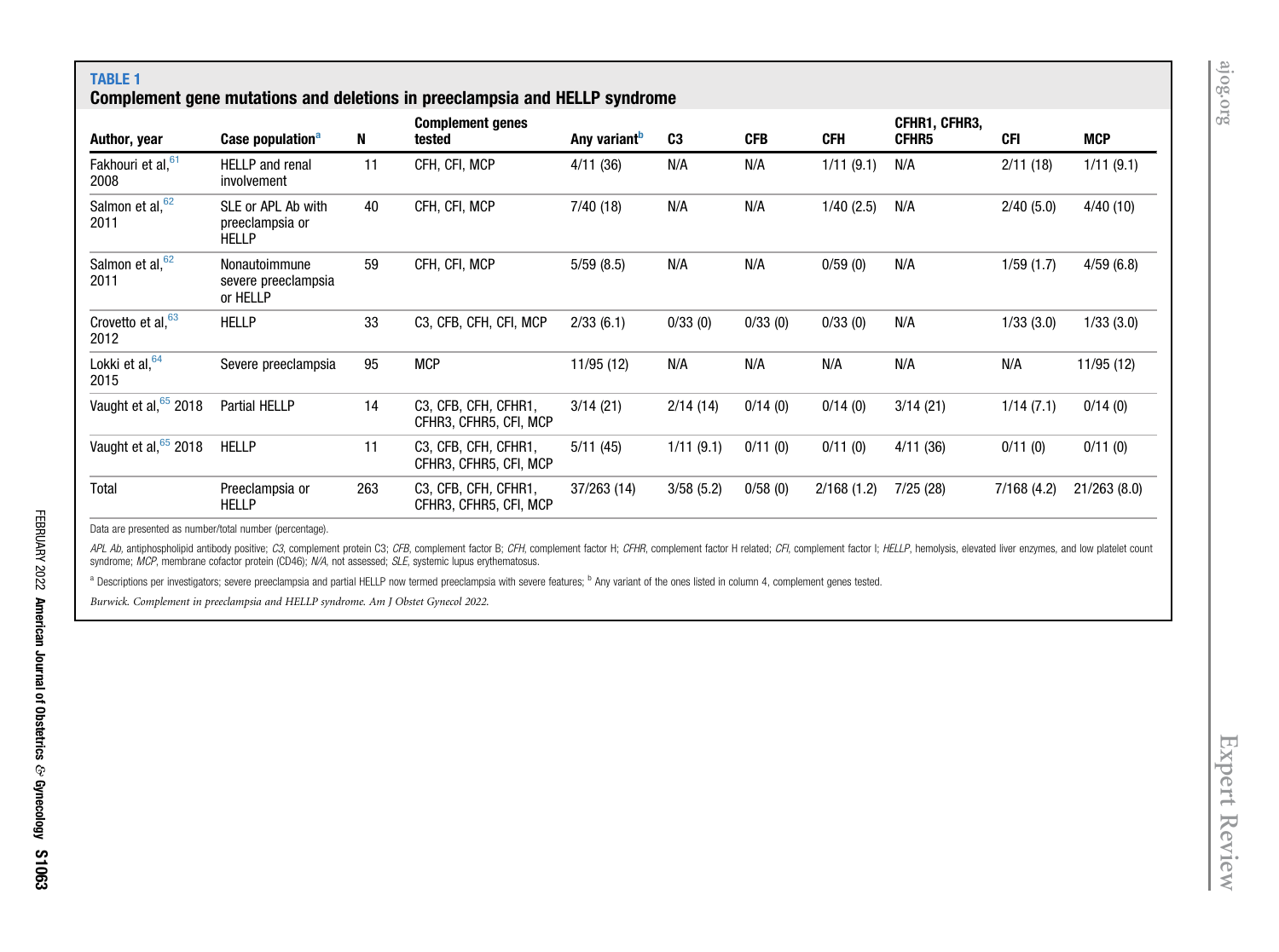In a cohort of 40 women with preeclampsia and autoimmune disease (lupus or antiphospholipid antibodies), Salmon et al<sup>[62](#page-11-9)</sup> found MCP variants in 4 women (10%), 3 of whom had the A304V variant. There were no MCP variants found in 34 matched controls. Investigators then evaluated the A304V MCP variant in women with preeclampsia or HELLP syndrome, but without autoimmune disease, and the variant was found in 6.8% of cases (4/59) compared with 2.1% of matched controls with healthy pregnancy (3/143). However, other studies of MCP (CD46) gene variants in preeclampsia and HELLP syndrome have been less compelling. Lokki et al<sup>[64](#page-11-10)</sup> evaluated the A304V MCP variant in 95 primiparous women with severe preeclampsia in a Finnish cohort. Heterozygosity for the A304V variant was observed in 12% of preeclampsia cases (11/95) compared with 11% of healthy controls (21/188) (odds ratio [OR], 0.94; 95% confidence interval  $[CI]$ ,  $0.45-2.0$ ). Notably, 3 other studies, with a combined 55 women with HELLP syndrome, detected MCP variants in only 3.6% of cases (2/55).<sup>[61](#page-11-1)[,63](#page-11-11)[,65](#page-11-12)</sup>

Of the studies listed in [Table 1](#page-4-0), mutations in CFH and CFI were detected in 1.2% (2 of 168) and 4.2% (7/168) of women with preeclampsia or HELLP syndrome, respectively. Both CFH and CFI are soluble complement regulators that function to inactivate C3b and thereby down-regulate complement activation. Pathogenic mutations in CFH and CFI are usually loss-offunction, leading to increased C3b deposition and increased complement activation. For example, Fakhouri et al $61$ described a patient with HELLP syndrome who had a CFH mutation (pArg303Gln) located in the SCR-1/5 domain important for C3b binding and decay-accelerating activity. Another patient with HELLP syndrome had a CFI mutation (pArg345Gln, c1034G>A), with functional analysis demonstrating a marked defect in both C3b and C4b cofactor activities.

In 2018, Vaught et al<sup>[65](#page-11-12)</sup> analyzed an expanded number of complement genes to identify rare variants and deletions in CFH-related genes (CFH-related protein 1 [CFHR1], CFH-related protein 3 [CFHR3], and CFH-related protein 5 [CFHR5]). Homozygous CFHR1- CFHR3 deletion has been reported in approximately 2% of the population and has a known association with aHUS.<sup>[68](#page-11-13)</sup> Complement gene variants or CFHR gene deletions were detected in 21% of women with partial HELLP (now called preeclampsia with severe features) (3 of 14) and 45% of women with HELLP syndrome (5 of 11). Notably, 5 of these women had homozygous deletions in CFHR genes, including 4 with homozygous CFHR1-CFHR3 deletion (3 cases of preeclampsia with severe features, 1 case of HELLP) and 1 with homozygous CFHR1 deletion (HELLP). CFHR1 blocks C5 convertase activity and interferes with membranous C5b-9 depo-sition,<sup>[69](#page-11-14)</sup> and therefore, deletion of CFHR1 may result in increased C5b-9 formation.

It should be noted that most complement genetic studies have assessed maternal but not fetal genetic status. The fetus has 50% chance of inheriting a heterozygous maternal variant (concordant maternal-fetal status) but 50% chance of not inheriting it (discordant maternal-fetal status). In addition, the fetus may inherit complement gene mutations from the paternal side. Thus, fetal complement genetic testing is urgently needed in future investigations.

# Complement Biomarkers Before the **Disease**

The presence of complement genetic variants may predispose some women to develop preeclampsia and HELLP syndrome. However, even when there is a known complement gene mutation, penetrance is limited. Thus, it would be helpful to determine whether abnormal complement activation is present before the onset of disease.

In 1989, Haeger et al<sup>[70](#page-11-15)</sup> showed that women who developed preeclampsia had higher plasma C3a levels, but not C5a levels, 1 month before delivery compared with unmatched healthy controls. Nearly 20 years later, Lynch et al $^{71}$  $^{71}$  $^{71}$  evaluated alternative complement pathway fragment Bb in a prospective

study of 701 women. Investigators found that women with Bb levels in the upper 90th percentile before 20 weeks' gestation had 3.3 times greater relative risk of preeclampsia (adjusted OR [aOR], 3.8; 95% CI, 1.6-9;  $P=002$ ) after adjustment for confounders. In contrast, soluble C5b-9 levels were not increased in early gestation  $(10-15$  weeks) among women who developed preeclampsia.<sup>[72](#page-11-17)</sup> Taken together, these results show that the activation of the alternative complement pathway, but not the terminal complement pathway, is increased in early pregnancy among women who develop preeclampsia.

In a larger cohort of women  $(n=1002)$ with plasma samples collected before 20 weeks' gestation, Lynch et  $al^{73}$  $al^{73}$  $al^{73}$  showed that C3a levels were higher in women who developed any hypertensive disorder of pregnancy (848 vs 757 ng/L;  $P<001$ ), but not preeclampsia specifically. Investigators noted that the development of preeclampsia was most likely in those with underlying obesity (body mass index,  $>30$  kg/m<sup>2</sup>) and elevated Bb levels (aOR, 10.0; 95% CI,  $3.3 - 30$ ;  $P < 001$ ) or C3a levels (aOR, 8.8; 95%CI, 3-24; P<.001) before 20 weeks' gestation.[74](#page-11-19) These results demonstrated a combined impact of obesity and elevated complement on the development of preeclampsia.

In 2015, Banadakoppa et al<sup>[75](#page-11-20)</sup> evaluated complement split products in amniotic fluid collected from 731 women at the time of genetic amniocentesis. Compared with women with uncomplicated term pregnancy, those who developed early-onset preeclampsia before 34 weeks' gestation had higher amniotic fluid C3a levels (318.7 vs 254.5 ng/mL;  $P = 04$ ) and Bb levels (1127 vs 749 ng/mL;  $P=03$ ). Median levels of C4a and C5a were not significantly different between the groups. These results show that complement activation is not only increased in the plasma in early pregnancy but also in the amniotic fluid before the onset of preeclampsia.

Previous studies evaluated complement markers in samples collected mostly between 10 and 20 weeks' gesta-tion. In 2020, He et al<sup>[76](#page-11-21)</sup> evaluated 500 women, using plasma samples collected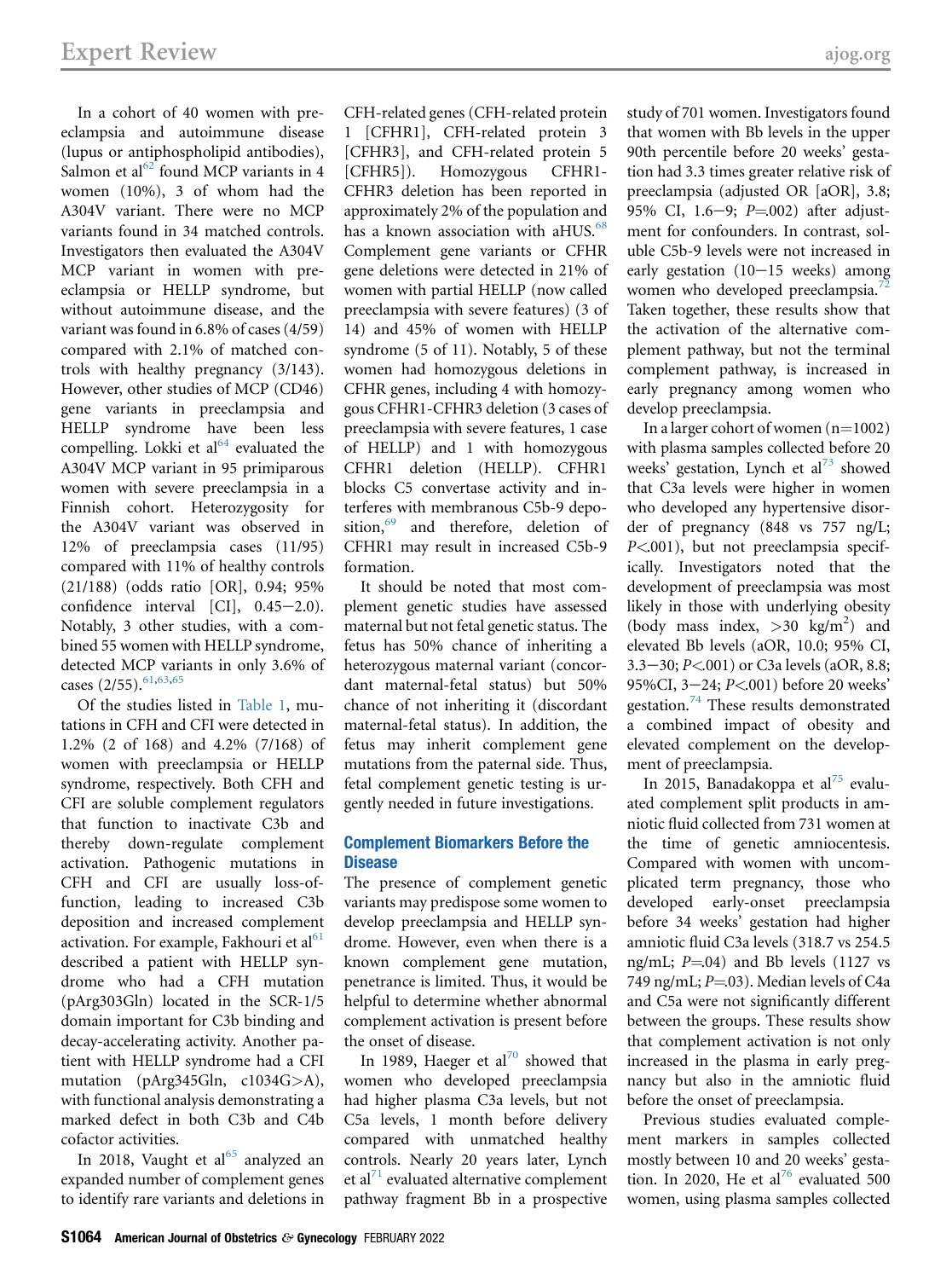#### <span id="page-6-0"></span>TABLE 2 Complement biomarkers in preeclampsia and HELLP syndrome

|                                   |                                         |                           |                 | Fold change: cases vs<br>controls |             |              |
|-----------------------------------|-----------------------------------------|---------------------------|-----------------|-----------------------------------|-------------|--------------|
| Author, year                      | Cases <sup>a</sup> (n)                  | Controls <sup>b</sup> (n) | <b>Specimen</b> | C <sub>3</sub> a                  | C5a         | $C5b-9$      |
| Haeger et al, $\frac{70}{1989}$   | Preeclampsia (14)                       | Healthy, unmatched (16)   | Plasma          | $4.0\times$                       | $2.6\times$ | N/A          |
| Haeger et al, <sup>"</sup> 1990   | HELLP(10)                               | Healthy, unmatched (10)   | Plasma          | $5.6\times$                       | $3.2\times$ | n.d.         |
| Derzsy et al, $1/2010$            | Preeclampsia (60)                       | Healthy, unmatched (60)   | Plasma          | $1.8\times$                       | N/A         | $1.3\times$  |
| Soto et al, $\frac{78}{9}$ 2013   | Preeclampsia without SGA (54)           | Healthy, unmatched (134)  | Plasma          | n.d.                              | $1.6\times$ | N/A          |
| Soto et al, $78$ 2013             | Preeclampsia with SGA (52)              | Healthy, unmatched (134)  | Plasma          | n.d.                              | $1.6\times$ | N/A          |
| Burwick et al, <sup>79</sup> 2013 | Severe preeclampsia (25)                | Healthy, GA matched (25)  | Plasma          | n.d.                              | $1.3\times$ | $1.3\times$  |
| Agostinis et al, 80 2016          | Preeclampsia (30)                       | Healthy, GA matched (30)  | Plasma          | N/A                               | n.d.        | n.d.         |
| He et al, $81$ 2016               | Early-onset severe preeclampsia (30)    | Healthy, GA matched (30)  | Plasma          | 18 $\times$                       | $2.7\times$ | $2.8\times$  |
| He et al, $81$ 2016               | Late-onset severe preeclampsia (30)     | Healthy, GA matched (30)  | Plasma          | $115\times$                       | $6.1\times$ | $2.2\times$  |
| Burwick et al, <sup>82</sup> 2018 | Preeclampsia with severe features (104) | Healthy, GA matched (54)  | Plasma          | N/A                               | N/A         | $2.0\times$  |
| Burwick et al, <sup>83</sup> 2019 | Preeclampsia (16)                       | Healthy, unmatched (16)   | Plasma          | N/A                               | n.d.        | $1.4\times$  |
| Burwick et al, <sup>79</sup> 2013 | Severe preeclampsia (25)                | Healthy, GA matched (25)  | Urine           | $3.7\times$                       | $5.4\times$ | $>4.3\times$ |
| Burwick et al, <sup>82</sup> 2018 | Preeclampsia with severe features (104) | Healthy, GA matched (54)  | Urine           | N/A                               | N/A         | $4.5\times$  |
| Burwick et al, <sup>83</sup> 2019 | Preeclampsia (16)                       | Healthy, unmatched (16)   | Urine           | N/A                               | n.d.        | 14 $\times$  |
|                                   |                                         |                           |                 |                                   |             |              |

Data are fold change in cases vs controls, with  $P<.05$  unless stated otherwise.

GA, gestational age; HELLP, hemolysis, elevated liver enzymes, and low platelet count; N/A, not applicable; n.d., no difference; SGA, small for gestational age.

<span id="page-6-1"></span><sup>a</sup> Descriptions per investigators; severe preeclampsia is now termed preeclampsia with severe features; <sup>b</sup> Controls labeled as unmatched if the matching criteria were not described in the study design.

Burwick. Complement in preeclampsia and HELLP syndrome. Am J Obstet Gynecol 2022.

even earlier at 6 to 8 weeks' gestation. Samples from 21 women who developed preeclampsia were compared with 63 samples from women who had an uncomplicated pregnancy. Investigators found that alternative pathway factors CFB and CFH were increased in women who developed preeclampsia compared with those who did not (CFB, 483 vs 403 mg/L; P=.004; CFH, 456 vs 366 mg/L; P=.002), whereas levels of C3a, C5a, and sC5b-9 were no different. These results show that even as early as 6 to 8 weeks, there is evidence of increased activation of the alternative complement pathway.

#### Complement Biomarkers in Active **Disease**

Biomarker studies suggest that before the onset of preeclampsia and HELLP syndrome, there is an early strain on the alternative complement pathway, but not the terminal pathway. However, data have shown significant activation of the terminal complement pathway in the

setting of active disease. Summary findings from complement biomarker studies among women with active preeclampsia and HE[LLP s](#page-11-22)yndrome are presented in Table  $2.^{78-83}$ 

In 1989, Haeger et al<sup>[70](#page-11-15),[77](#page-11-23)</sup> first reported an increase in both C3a and C5a in women with preeclampsia and HELLP syndrome. Subsequent studies in the past decade have been mixed, in part owing to varying study design and assay systems. Plasma C3a levels were increased compared with healthy con-trols in 4 studies<sup>[17,](#page-10-4)[70,](#page-11-15)[77,](#page-11-23)[81](#page-11-24)</sup> whereas 2 others found no difference.<sup>[78,](#page-11-22)[79](#page-11-25)</sup> Plasma C5a levels were increased in preeclampsia or HELLP compared with healthy controls in 5 studies<sup>[70,](#page-11-15)77-[81](#page-11-23)</sup> whereas 2 others found no difference.  $^{80,83}$  $^{80,83}$  $^{80,83}$  $^{80,83}$  Notably, 5 studies found that plasma C5b-9 levels were increased in preeclampsia $17$ , [78](#page-11-22)[,79](#page-11-25)[,82](#page-11-28)[,83](#page-11-27) whereas 2 studies found no difference.<sup>[77,](#page-11-23)[80](#page-11-26)</sup>

All complement biomarker studies among women with severe preeclampsia

(now preeclampsia with severe features) showed a significant increase in plasma C5a and C5b-9 levels compared with healthy controls, suggesting that terminal complement activation may be more consistently elevated in severe disease. However, Burwick et al<sup>[79](#page-11-25)[,82](#page-11-28)</sup> showed that plasma C5a and C5b-9 levels did not differentiate preeclampsia with severe features from other hypertensive disorders of pregnancy, including gestational hypertension, chronic hypertension, and preeclampsia without severe features. These findings suggest that plasma markers of terminal complement activation (C5a and C5b-9) may be broadly increased in hypertensive disorders of pregnancy.

In urine studies, Burwick et  $al^{79}$  $al^{79}$  $al^{79}$ showed that C5a levels were increased 5-fold in women with severe preeclampsia compared with matched healthy controls. Urine C5b-9 levels were also increased more than 4-fold among women with severe preeclampsia, and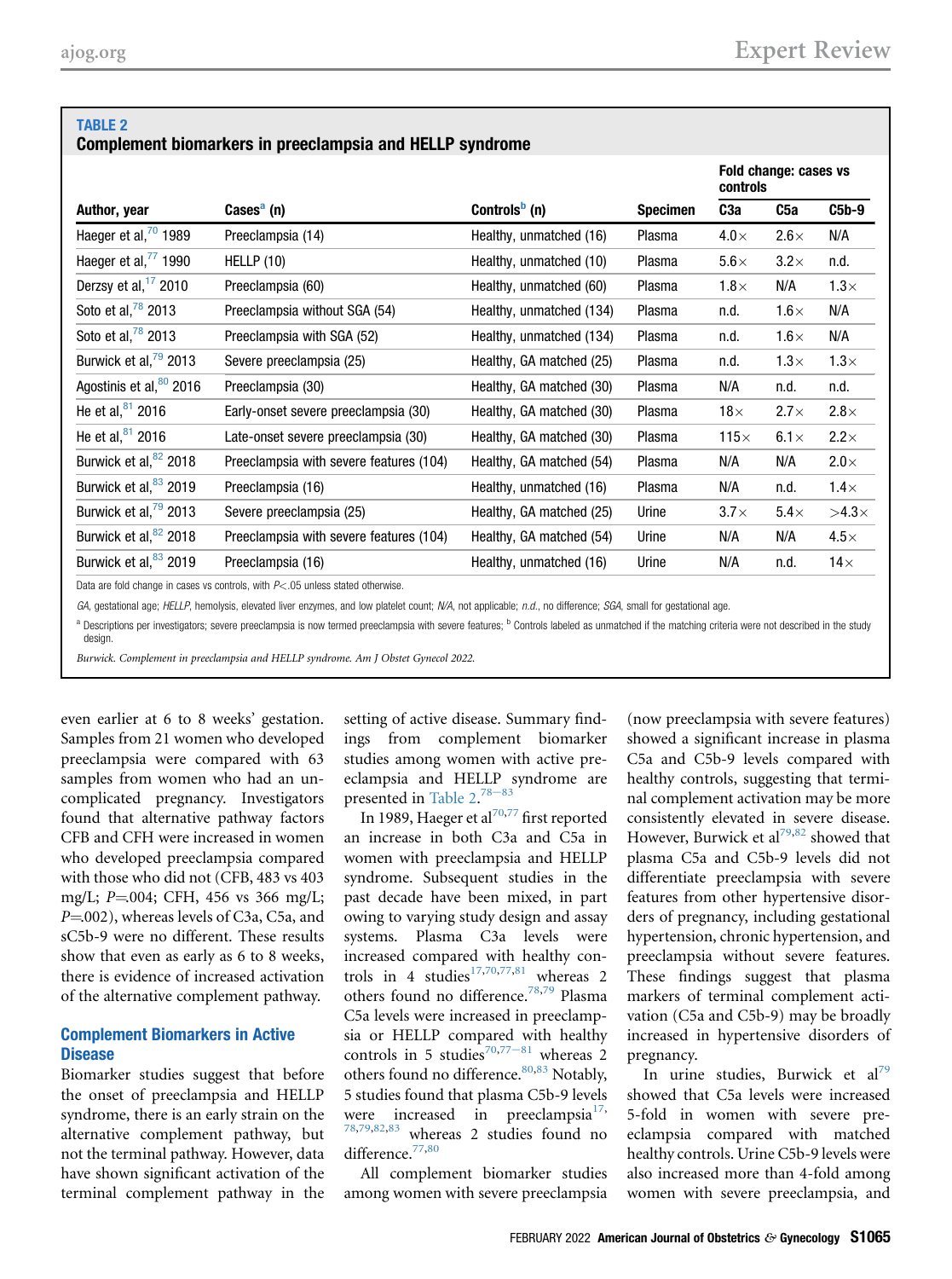this finding was seen across 3 different studies.[79,](#page-11-25)[82,](#page-11-28)[83](#page-11-27) In contrast to plasma C5b-9 levels, increased urinary C5b-9 levels were specific to women with severe preeclampsia (median [interquartile range] urine C5b-9: severe preeclampsia, 4.3 [1.2-15.1] ng/mL; chronic hypertension,  $0$  [0-0] ng/mL; healthy controls,  $0$   $[0-0]$  ng/mL;  $P<sub>0001</sub>$ .<sup>79</sup> Urinary excretion of C5b-9 was detected in 96% of cases with severe preeclampsia, 12% of controls with chronic hypertension, and 8% of healthy controls.

In a multicenter observational study, Burwick et al<sup>[82](#page-11-28)</sup> showed that urine C5b-9 concentrations differentiated preeclampsia with severe features from other hypertensive disorders of pregnancy (chronic hypertension, gestational hypertension, or preeclampsia without severe features), with area under the receiver operating characteristic curve of  $0.74$  (95% CI, 0.68-0.80). Among women with preeclampsia with severe features, 40% (42 of 104) had urine C5b-9 concentration of 22 ng/mL compared with 0% of women with chronic or gestational hypertension (0 of 137) (P<.001) and 11% of those with preeclampsia without severe features (6 of 57) (P<.001). After multivariable logistic regression, preeclampsia with severe features was more likely in women with urine C5b-9 of  $>22$  ng/mL (aOR, 10.0; 95% CI, 3.5 $-29$ ; P<.001).

Under normal circumstances, urinary excretion of C5b-9 is not expected because of its large size  $(>1,000,000)$ Daltons).<sup>[84](#page-11-29)</sup> However, C5b-9 may form at the glomerular membrane with shedding into the urine, or C5b-9 may result from complement-mediated inflammation a[nd cel](#page-11-30)lular injury at the proximal tubule.<sup>85-89</sup> Burwick et al<sup>[87](#page-11-31)</sup> showed that urinary excretion of C5b-9 increased in association with other urinary biomarkers indicative of glomerular and proximal tubule injury. Guseh et  $al<sup>90</sup>$  $al<sup>90</sup>$  $al<sup>90</sup>$ showed that in comparison with women without C5b-9 in urine, those with detectable urinary C5b-9 levels had significantly increased plasma concentrations of sFlt-1 (32,029 vs 4556 pg/mL; P<.0001) and significantly decreased concentrations of PlGF (15.6 vs 226 pg/

mL; P<.0001) and VEGF (119 vs 153 pg/ mL;  $P=001$ ). These findings demonstrated that urinary excretion of C5b-9 correlated strongly with the antiangiogenic state in women with preeclampsia. Although these findings are intriguing, urinary C5b-9 measurements are not yet validated for clinical use, limiting immediate applicability.

# Terminal Complement Blockade

Taken together, existing data show that complement regulation is impaired, and terminal complement activation is increased, in many women who develop preeclampsia and HELLP syndrome. These findings suggest that inhibition of the terminal complement pathway (eg, C5 blockade) may be an effective strategy to mitigate disease.

The only C5 blocker currently used in pregnant and lactating women is eculizumab, a humanized monoclonal antibody against C5,which inhibits cleavage of C5 into C5a and C5b and prevents formation of the terminal complement complex C5b-9. $91$  It was approved by the Food and Drug Administration to treat paroxysmal nocturnal hemoglobinuria (PNH) in 2007 and aHUS in 2011, owing to its therapeutic efficacy in both conditions.  $92,93$  $92,93$  PNH is an acquired hemolytic disorder that occurs when hematopoietic stem cells in the bone marrow lose their ability to anchor complement regulatory proteins CD55 and CD59 to the cell surface, thereby predisposing to complement-mediated red cell hemolysis. In contrast, aHUS is a complement-mediated thrombotic microangiopathy disorder, often attributed to inherited complement muta-tions.<sup>[51](#page-10-31)[,52](#page-10-32)</sup> However, the penetrance of complement gene mutations is limited, approximately 50% by the age of 45 years,  $94$  and aHUS many not manifest clinically until there is a complement amplifying event, such as pregnancy.  $53,55$  $53,55$ 

Pregnancy safety data for eculizumab stem from its use in pregnant women with PNH and aHUS. $55,95$  $55,95$  Among pregnant women with PNH treated with eculizumab, Kelly et  $al^{95}$  $al^{95}$  $al^{95}$  found that eculizumab was detectable in 7 of 20 cord blood samples (range,  $11.8-21.1$ ug/mL), suggesting that it crosses the

placenta at low levels. Although immunoglobulin G monoclonal antibodies are transported across the placenta through the neonatal crystallizable fragment receptor (FcRn), eculizumab was engineered with human immunoglobulin G2 and immunoglobulin G4 heavy-chain sequences to form a hybrid constant region with reduced affinity for FcRn. $91,96$  $91,96$  $91,96$ Hallstensen et al $^{97}$  $^{97}$  $^{97}$  showed that treatment with eculizumab during pregnancy does not seem to alter the complement system activity of the newborn. Kelly et al<sup>[95](#page-11-37)</sup> also examined 10 breast milk samples among women receiving eculizumab, and the drug was not detected in any of the samples, leading the authors to conclude that breastfeeding is safe. However, continued vigilance is warranted given the small sample size.

# Complement Blockade in Preeclampsia and Hemolysis, Elevated Liver Enzymes, and Low Platelet Count Syndrome

Data from PNH and aHUS have been used to strengthen the argument for C5 blockade in preeclampsia and HELLP syndrome. In ex vivo experiments, Vaught et al $^{98}$  $^{98}$  $^{98}$  showed that complementmediated hemolysis was increased when the serum of women with aHUS, severe preeclampsia, or HELLP syndrome was mixed with PNH red cells lacking CD55 and CD59 (modified Ham test). Like-wise, Palomo et al<sup>[99](#page-11-41)</sup> showed that C5b-9 deposition on endothelial cells was increased after exposure to activated plasma from women with aHUS, severe preeclampsia, or HELLP syndrome. The magnitude of complement-mediated hemolysis and endothelial C5b-9 deposition in these 2 studies, respectively, was similar in subjects with preeclampsia, HELLP, or aHUS, suggesting that aberrant complement activation was a common feature of these disorders. Importantly, both studies showed that complement-mediated effects were mitigated by C5 blockade with eculizumab.<sup>[98,](#page-11-40)[99](#page-11-41)</sup>

Although terminal complement blockade with eculizumab is effective for the treatment of PNH and aHUS, there is only a single case report describing the successful off-label use of eculizumab to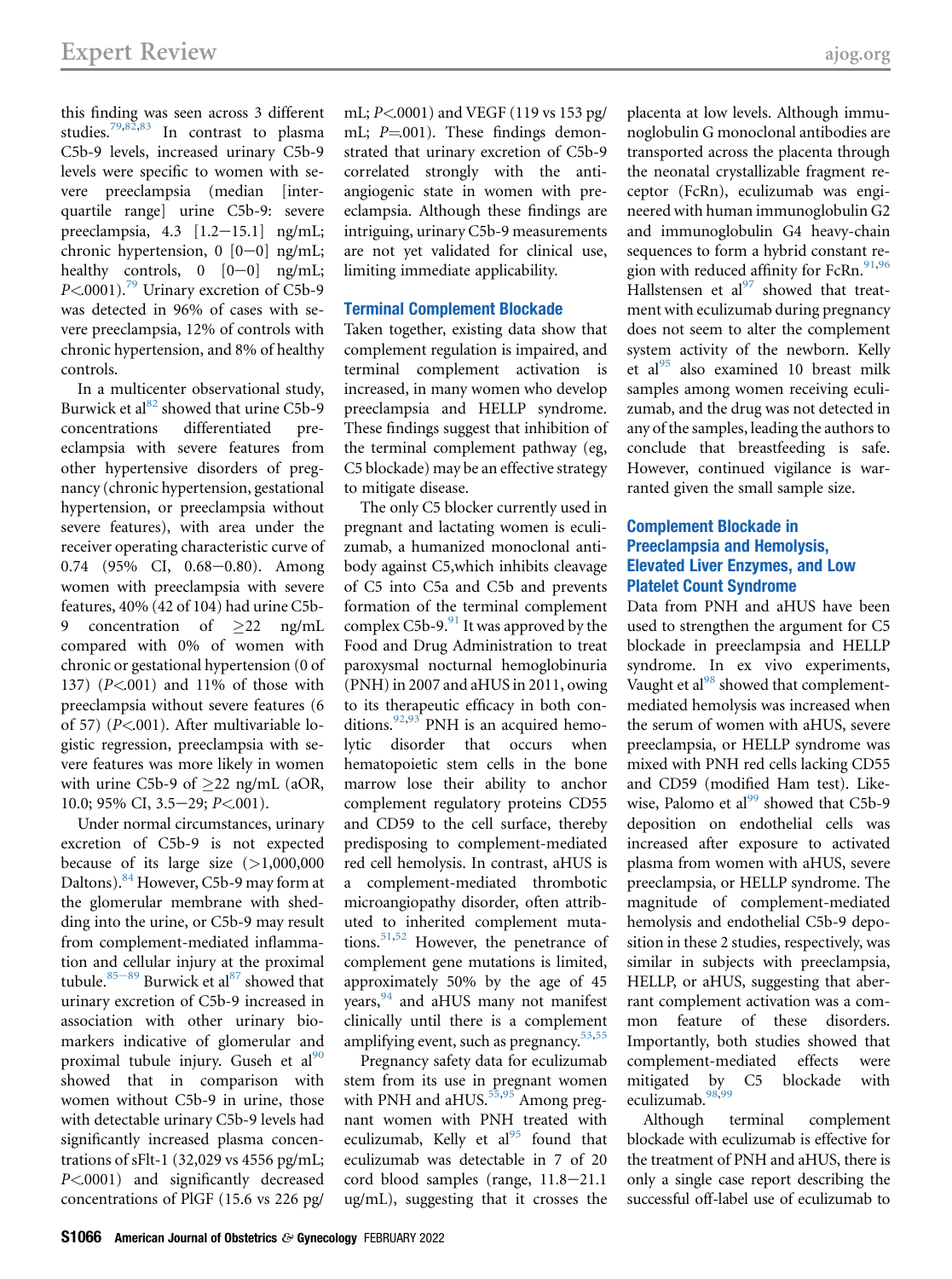

# <span id="page-8-0"></span>FIGURE 3 Laboratory measurements before and after complement blockade with eculizumab

The figure depicts laboratory measures before and after eculizumab in a patient with preeclampsia and HELLP syndrome. A, Platelet count and lactate dehydrogenase measurements. B, Aspartate and alanine transaminase measurements. C, Plasma and urine C5b-9 measurements. Eculizumab was administered at hospital days 2, 9, and 15, with delivery at hospital day 19. Adapted from Burwick and Feinberg<sup>[100](#page-11-42)</sup>; and Burwick et al.<sup>[103](#page-11-45)</sup>

Ecu, eculizumab; HELLP, hemolysis, elevated liver enzymes, and low platelet count.

Burwick. Complement in preeclampsia and HELLP syndrome. Am J Obstet Gynecol 2022.

treat preeclampsia and HELLP syndrome in pregnancy.<sup>[100](#page-11-42)</sup> However, others have shown that on-label use of eculizumab is effective in treating pregnant women with aHUS who develop preeclampsia or those who develop postpartum aHUS after a delivery complicated by preeclampsia and HELLP syndrome.<sup>55,[101](#page-11-43),[102](#page-11-44)</sup> In 2019, Lu et al $^{101}$  $^{101}$  $^{101}$  described a pregnant woman who was diagnosed with aHUS at 22 weeks' gestation and initiated on eculizumab treatment. At 24 weeks' gestation, she was also diagnosed with superimposed preeclampsia and eculizumab treatment was continued, with prolongation of pregnancy by an additional 25 days. In retrospective laboratory analyses, the authors found that the sFlt-1 to PlGF ratio decreased after the initiation of eculizumab, and they hypothesized that eculizumab may have moderated the antiangiogenic activity in preeclampsia.<sup>101</sup> In 2020, Lokki et al<sup>102</sup> described a patient who developed postpartum aHUS after delivery for preeclampsia and HELLP syndrome at 34 weeks' gestation. The patient developed severe renal failure requiring dialysis, but she quickly recovered after the diagnosis of aHUS was made and treatment with eculizumab was initiated.

In 2013, Burwick and Feinberg<sup>[100](#page-11-42)</sup> were the first to show that C5 blockade with eculizumab could also be used effectively to treat preeclampsia and HELLP syndrome, in the absence of aHUS. They described a previously healthy pregnant woman who developed severe preeclampsia and HELLP syndrome at 26 weeks' gestation. After the off-label use of eculizumab, there was resolution of hemolysis and thrombocytopenia and normalization of liver enzymes ([Figure 3](#page-8-0)). Maternal and fetal status improved sufficiently to prolong pregnancy an additional 17 days, allowing more time for fetal maturation and decreasing the likelihood of neonatal morbidity. In a subsequent report, the authors reported that the concentration of C5b-9 in the blood and urine decreased in conjunction with C5 blockade and disease remission.<sup>[103](#page-11-45)</sup> Although there was a good clinical outcome, the authors noted a persistent elevation of C5a after C5 blockade, and they cautioned that extrinsic factors such as thrombin may also generate C5a in-dependent of the C5 convertase.<sup>[104](#page-11-46)</sup> Finally, they also cautioned that eculizumab or eculizumab-C5 complexes may cross the placenta or deposit in the

maternal kidney, and long-term effects are unknown.<sup>[97](#page-11-39)[,105,](#page-11-47)[106](#page-11-48)</sup> Therefore, the benefits of eculizumab or other C5 monoclonal antibodies for the treatment of preeclampsia and HELLP syndrome require further evaluation in the setting of a clinical trial.

#### **Discussion**

The current literature demonstrates that complement activation and regulation are altered in women who develop preeclampsia and HELLP syndrome. The initial stages of disease may begin in early pregnancy, with complement proteins altering trophoblast development and mediating placental inflammation and apoptosis. Early activation of the alternative complement pathway and underlying medical conditions such as obesity magnify the likelihood of developing preeclampsia. Pathogenic complement gene mutations or deletions also confer an increased risk, owing to an impaired ability to regulate complement activation in pregnancy. Terminal complement pathway activation leads to the formation of C5a and C5b-9, which can polarize monocytes, macrophages, and trophoblast cells to the antiangiogenic phenotype, with the release of sFlt-1 into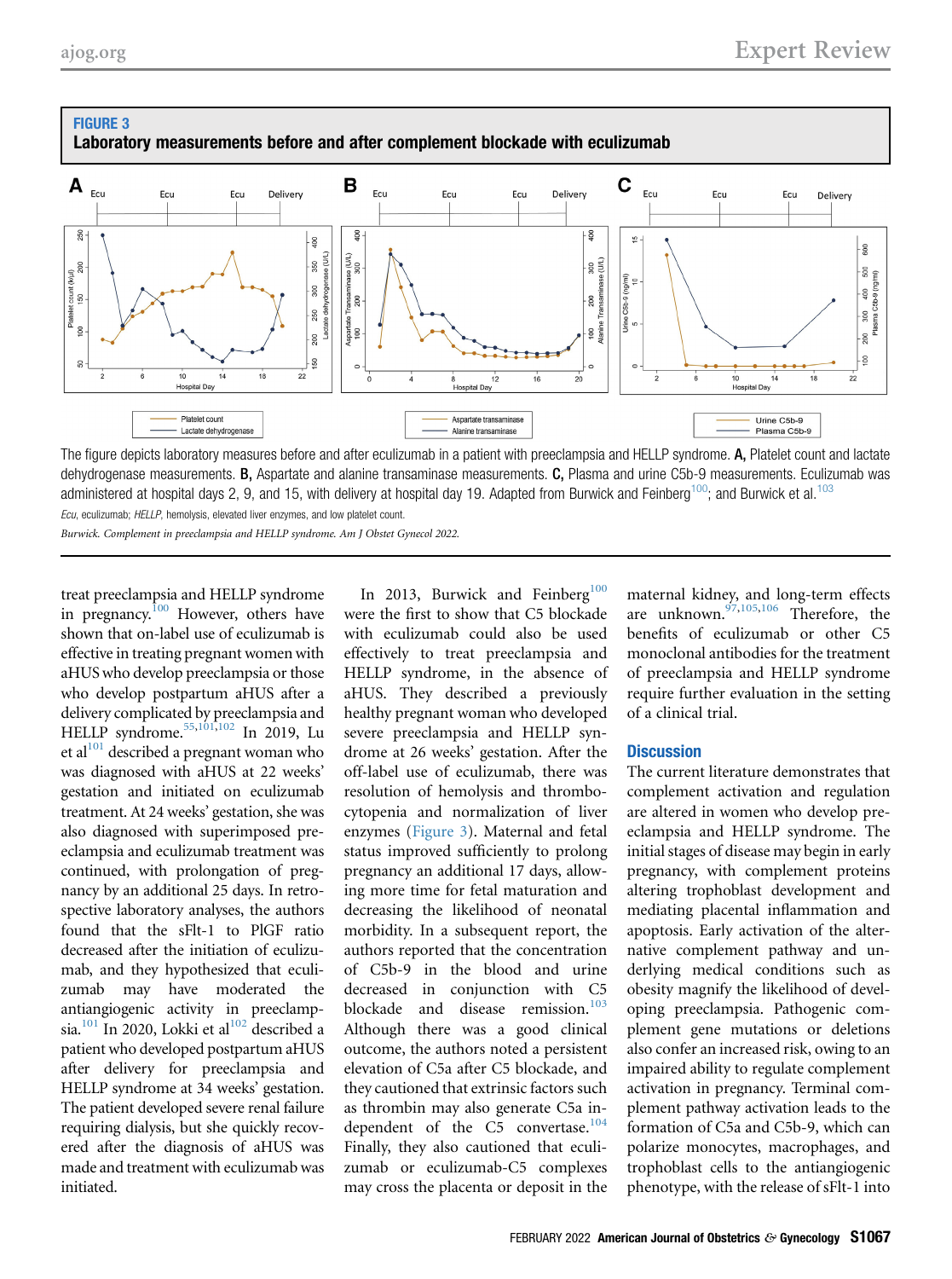the maternal circulation. In active disease, there is an increased formation of C5b-9 in the blood and urine, and urinary detection of C5b-9 differentiates preeclampsia with severe features from other hypertensive disorders of pregnancy.

Terminal complement pathway activation seems to exceed the complement regulation in women who develop preeclampsia and HELLP syndrome. Research to date suggests that the degree of complement activation is largely similar in preeclampsia with severe features and HELLP syndrome, consistent with our understanding of the disease spectrum. We found no evidence that HELLP syndrome is a distinct entity from preeclampsia, but rather the 2 conditions share pathophysiologic underpinnings, with excess complement activation as a common feature. Therefore, research in this area should evaluate women with both preeclampsia and HELLP syndrome to capture more pregnancies with complement-mediated disease.

The role of complement proteins in preeclampsia and HELLP syndrome is now evident but more studies are needed to understand how complement protein biomarkers and complement genetic variants may be used clinically to guide prediction, diagnosis, and treatment of disease. Some data may be extrapolated from existing studies on aHUS and other thrombotic microangiopathy disorders, but pregnancy is a unique time with distinct considerations for the mother and the developing fetus. Future clinical trials aimed at preventing or treating preeclampsia and HELLP syndrome should consider complement blocking therapies, including C5 blockade, but there remains an urgent and unmet need to evaluate the safety and efficacy of novel complement therapeutic agents in pregnant and lactating women.

#### ACKNOWLEDGMENTS

The authors thank Dr Nicholas Burwick for the critical review of the article (institutional affiliations: Department of Hospital and Specialty Medicine, Veterans Affairs Puget Sound Health Care System, Seattle, WA; and Division of Hematology, Department of Medicine, University of Washington School of Medicine, Seattle, WA).

# **GLOSSARY**

aHUS: Atypical hemolytic uremic syndrome.

Anaphylatoxin: A complement component which causes smooth muscle contraction, vasodilation, histamine release from mast cells, and enhanced vascular permeability. CD46: Cluster of differentiation 46, also known as membrane cofactor protein. CD55: Cluster of differentiation 55, also known as decay-accelerating factor. CD59: Cluster of differentiation 59, also known as protectin. CFB: Complement factor B. CFH: Complement factor H. CFHR: Complement factor H related. CFI: Complement factor I. C1q: Complement component 1q. C3: Complement component 3. C3a: Complement component 3a. C3b: Complement component 3b. C4: Complement component 4. C4d: Complement component 4d. C5: Complement component 5. C5a: Complement component 5a. C5aR: Complement component 5a receptor. C5b: Complement component 5b. C5b-9: Terminal complement complex, also known as membrane attack complex. HELLP: Hemolysis, elevated liver enzymes, low platelet count. MAC: Membrane attack complex (or C5b-9). MCP: Membrane cofactor protein (or CD46). Opsonin: A complement component which binds to foreign pathogens or cells making them more susceptible to phagocytosis. PlGF: Placental growth factor. PNH: Paroxysmal nocturnal hemoglobinuria. sFlt-1: Soluble fms-like tyrosine kinase-1. VEGF: Vascular endothelial growth factor. VEGFR1: Vascular endothelial growth factor receptor 1.

#### REFERENCES

<span id="page-9-0"></span>1. [Regal JF, Gilbert JS, Burwick RM. The com](http://refhub.elsevier.com/S0002-9378(20)31129-7/sref1)[plement system and adverse pregnancy out](http://refhub.elsevier.com/S0002-9378(20)31129-7/sref1)[comes. Mol Immunol 2015;67:56](http://refhub.elsevier.com/S0002-9378(20)31129-7/sref1)–70.

<span id="page-9-5"></span>2. [Zipfel PF, Skerka C. Complement regulators](http://refhub.elsevier.com/S0002-9378(20)31129-7/sref2) [and inhibitory proteins. Nat Rev Immunol](http://refhub.elsevier.com/S0002-9378(20)31129-7/sref2) [2009;9:729](http://refhub.elsevier.com/S0002-9378(20)31129-7/sref2)–40.

3. [Reis ES, Mastellos DC, Hajishengallis G,](http://refhub.elsevier.com/S0002-9378(20)31129-7/sref3) [Lambris JD. New insights into the immune](http://refhub.elsevier.com/S0002-9378(20)31129-7/sref3) [functions of complement. Nat Rev Immunol](http://refhub.elsevier.com/S0002-9378(20)31129-7/sref3) [2019;19:503](http://refhub.elsevier.com/S0002-9378(20)31129-7/sref3)–16.

<span id="page-9-1"></span>4. [Claus DR, Siegel J, Petras K, Skor D,](http://refhub.elsevier.com/S0002-9378(20)31129-7/sref4) [Osmand AP, Gewurz H. Complement activation](http://refhub.elsevier.com/S0002-9378(20)31129-7/sref4) [by interaction of polyanions and polycations. III.](http://refhub.elsevier.com/S0002-9378(20)31129-7/sref4) [Complement activation by interaction of multiple](http://refhub.elsevier.com/S0002-9378(20)31129-7/sref4) [polyanious and polycations is the presence of C](http://refhub.elsevier.com/S0002-9378(20)31129-7/sref4)[reactive protein. J Immunol 1977;118:83](http://refhub.elsevier.com/S0002-9378(20)31129-7/sref4)–7.

5. [Garlatti V, Chouquet A, Lunardi T, et al. Cut](http://refhub.elsevier.com/S0002-9378(20)31129-7/sref5)[ting edge: C1q binds deoxyribose and heparan](http://refhub.elsevier.com/S0002-9378(20)31129-7/sref5) [sulfate through neighboring sites of its recogni](http://refhub.elsevier.com/S0002-9378(20)31129-7/sref5)[tion domain. J Immunol 2010;185:808](http://refhub.elsevier.com/S0002-9378(20)31129-7/sref5)–12.

6. [Jiang HX, Siegel JN, Gewurz H. Binding and](http://refhub.elsevier.com/S0002-9378(20)31129-7/sref6) [complement activation by C-reactive protein via](http://refhub.elsevier.com/S0002-9378(20)31129-7/sref6) [the collagen-like region of C1q and inhibition of](http://refhub.elsevier.com/S0002-9378(20)31129-7/sref6) [these reactions by monoclonal antibodies to C](http://refhub.elsevier.com/S0002-9378(20)31129-7/sref6)[reactive protein and C1q. J Immunol 1991;146:](http://refhub.elsevier.com/S0002-9378(20)31129-7/sref6) [2324](http://refhub.elsevier.com/S0002-9378(20)31129-7/sref6)–30.

7. [Nauta AJ, Trouw LA, Daha MR, et al. Direct](http://refhub.elsevier.com/S0002-9378(20)31129-7/sref7) [binding of C1q to apoptotic cells and cell blebs](http://refhub.elsevier.com/S0002-9378(20)31129-7/sref7) [induces complement activation. Eur J Immunol](http://refhub.elsevier.com/S0002-9378(20)31129-7/sref7) [2002;32:1726](http://refhub.elsevier.com/S0002-9378(20)31129-7/sref7)–36.

<span id="page-9-2"></span>8. [Matsushita M, Endo Y, Fujita T. Cutting edge:](http://refhub.elsevier.com/S0002-9378(20)31129-7/sref8) [complement-activating complex of](http://refhub.elsevier.com/S0002-9378(20)31129-7/sref8) ficolin and [mannose-binding lectin-associated serine pro](http://refhub.elsevier.com/S0002-9378(20)31129-7/sref8)[tease. J Immunol 2000;164:2281](http://refhub.elsevier.com/S0002-9378(20)31129-7/sref8)–4.

<span id="page-9-3"></span>9. [Schmidt CQ, Lambris JD, Ricklin D. Protec](http://refhub.elsevier.com/S0002-9378(20)31129-7/sref9)[tion of host cells by complement regulators.](http://refhub.elsevier.com/S0002-9378(20)31129-7/sref9) [Immunol Rev 2016;274:152](http://refhub.elsevier.com/S0002-9378(20)31129-7/sref9)–71.

<span id="page-9-4"></span>10. [Lachmann PJ, Nicol P. Reaction mecha](http://refhub.elsevier.com/S0002-9378(20)31129-7/sref10)[nism of the alternative pathway of complement](http://refhub.elsevier.com/S0002-9378(20)31129-7/sref10) fi[xation. Lancet 1973;1:465](http://refhub.elsevier.com/S0002-9378(20)31129-7/sref10)–7.

<span id="page-9-6"></span>11. [Lachmann PJ. The ampli](http://refhub.elsevier.com/S0002-9378(20)31129-7/sref11)fication loop of the [complement pathways. Adv Immunol](http://refhub.elsevier.com/S0002-9378(20)31129-7/sref11) [2009;104:115](http://refhub.elsevier.com/S0002-9378(20)31129-7/sref11)–49.

<span id="page-9-7"></span>12. [Cochrane CG, Müller-Eberhard HJ. The](http://refhub.elsevier.com/S0002-9378(20)31129-7/sref12) [derivation of two distinct anaphylatoxin activ](http://refhub.elsevier.com/S0002-9378(20)31129-7/sref12)ities from the third and fi[fth components of hu](http://refhub.elsevier.com/S0002-9378(20)31129-7/sref12)[man complement. J Exp Med 1968;127:](http://refhub.elsevier.com/S0002-9378(20)31129-7/sref12) [371](http://refhub.elsevier.com/S0002-9378(20)31129-7/sref12)–86.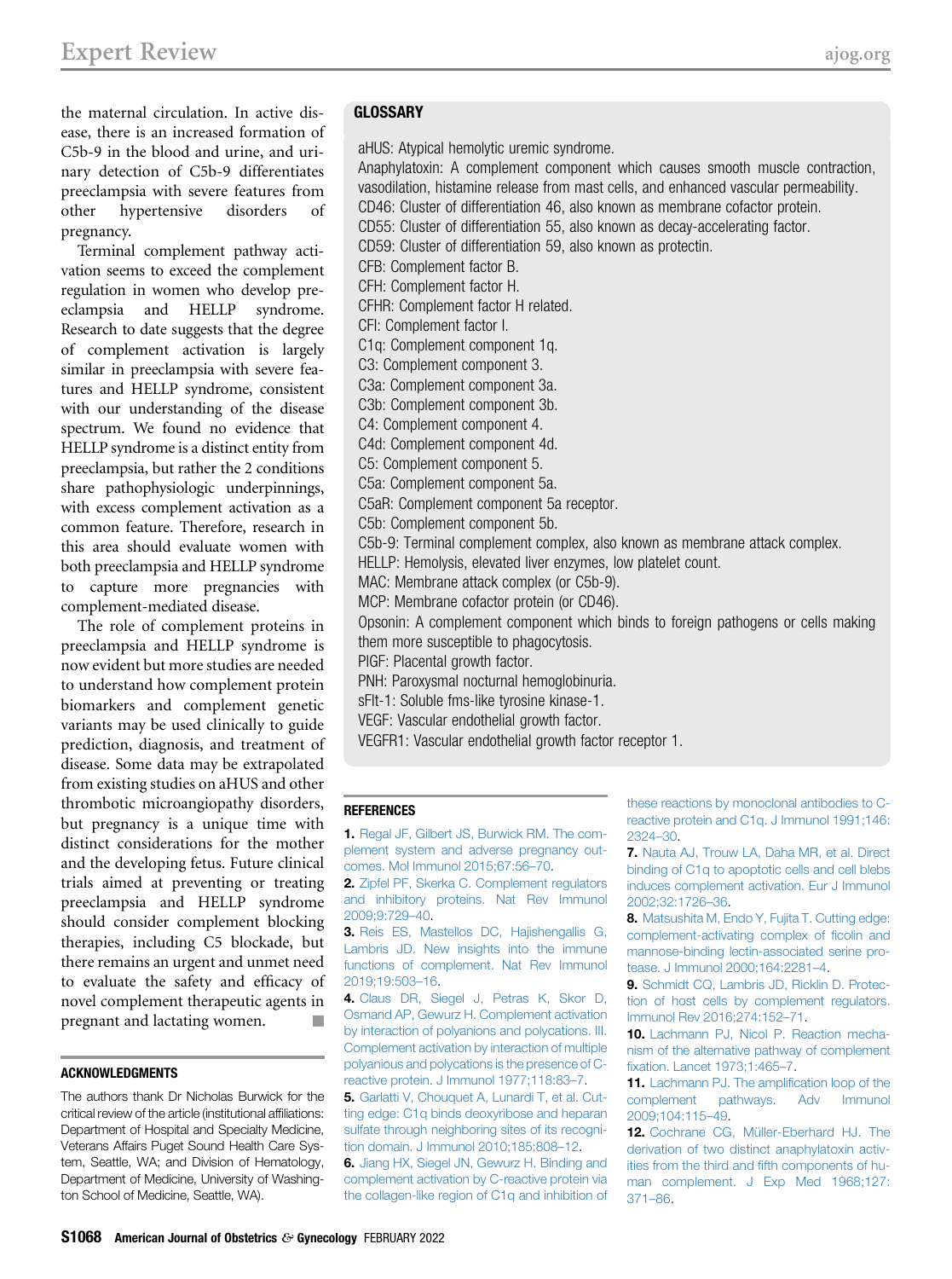<span id="page-10-0"></span>13. [Gorski JP, Hugli TE, Müller-Eberhard HJ.](http://refhub.elsevier.com/S0002-9378(20)31129-7/sref13) [C4a: the third anaphylatoxin of the human](http://refhub.elsevier.com/S0002-9378(20)31129-7/sref13) [complement system. Proc Natl Acad Sci U S A](http://refhub.elsevier.com/S0002-9378(20)31129-7/sref13) [1979;76:5299](http://refhub.elsevier.com/S0002-9378(20)31129-7/sref13)–302.

<span id="page-10-1"></span>14. [Mayer MM. Mechanism of cytolysis by](http://refhub.elsevier.com/S0002-9378(20)31129-7/sref14) [complement. Proc Natl Acad Sci U S A 1972;69:](http://refhub.elsevier.com/S0002-9378(20)31129-7/sref14) [2954](http://refhub.elsevier.com/S0002-9378(20)31129-7/sref14)–8.

<span id="page-10-2"></span>15. [Hammer CH, Nicholson A, Mayer MM. On](http://refhub.elsevier.com/S0002-9378(20)31129-7/sref15) [the mechanism of cytolysis by complement:](http://refhub.elsevier.com/S0002-9378(20)31129-7/sref15) [evidence on insertion of C5b and C7 subunits of](http://refhub.elsevier.com/S0002-9378(20)31129-7/sref15) [the C5b,6,7 complex into phospholipid bilayers](http://refhub.elsevier.com/S0002-9378(20)31129-7/sref15) [of erythrocyte membranes. Proc Natl Acad Sci U](http://refhub.elsevier.com/S0002-9378(20)31129-7/sref15) [S A 1975;72:5076](http://refhub.elsevier.com/S0002-9378(20)31129-7/sref15)–80.

<span id="page-10-3"></span>16. [Richani K, Soto E, Romero R, et al. Normal](http://refhub.elsevier.com/S0002-9378(20)31129-7/sref16) [pregnancy is characterized by systemic activa](http://refhub.elsevier.com/S0002-9378(20)31129-7/sref16)[tion of the complement system. J Matern Fetal](http://refhub.elsevier.com/S0002-9378(20)31129-7/sref16) [Neonatal Med 2005;17:239](http://refhub.elsevier.com/S0002-9378(20)31129-7/sref16)–45.

<span id="page-10-4"></span>17. [Derzsy Z, Prohászka Z, Rigó J Jr, Füst G,](http://refhub.elsevier.com/S0002-9378(20)31129-7/sref17) [Molvarec A. Activation of the complement sys](http://refhub.elsevier.com/S0002-9378(20)31129-7/sref17)[tem in normal pregnancy and preeclampsia. Mol](http://refhub.elsevier.com/S0002-9378(20)31129-7/sref17) [Immunol 2010;47:1500](http://refhub.elsevier.com/S0002-9378(20)31129-7/sref17)–6.

<span id="page-10-5"></span>18. [Feinberg BB. Preeclampsia: the death of](http://refhub.elsevier.com/S0002-9378(20)31129-7/sref18) [Goliath. Am J Reprod Immunol 2006;55:84](http://refhub.elsevier.com/S0002-9378(20)31129-7/sref18)–98. 19. [Smith SC, Baker PN, Symonds EM.](http://refhub.elsevier.com/S0002-9378(20)31129-7/sref19) [Placental apoptosis in normal human preg](http://refhub.elsevier.com/S0002-9378(20)31129-7/sref19)[nancy. Am J Obstet Gynecol 1997;177:57](http://refhub.elsevier.com/S0002-9378(20)31129-7/sref19)–65. 20. [Lo YM, Corbetta N, Chamberlain PF, et al.](http://refhub.elsevier.com/S0002-9378(20)31129-7/sref20) [Presence of fetal DNA in maternal plasma and](http://refhub.elsevier.com/S0002-9378(20)31129-7/sref20) [serum. Lancet 1997;350:485](http://refhub.elsevier.com/S0002-9378(20)31129-7/sref20)–7.

21. [Poon LL, Leung TN, Lau TK, Lo YM.](http://refhub.elsevier.com/S0002-9378(20)31129-7/sref21) [Circulating fetal RNA in maternal plasma. Ann N](http://refhub.elsevier.com/S0002-9378(20)31129-7/sref21) [Y Acad Sci 2001;945:207](http://refhub.elsevier.com/S0002-9378(20)31129-7/sref21)–10.

22. [Masson PL, Delire M, Cambiaso CL. Circu](http://refhub.elsevier.com/S0002-9378(20)31129-7/sref22)[lating immune complexes in normal human](http://refhub.elsevier.com/S0002-9378(20)31129-7/sref22) [pregnancy. Nature 1977;266:542](http://refhub.elsevier.com/S0002-9378(20)31129-7/sref22)–3.

<span id="page-10-6"></span>23. [Holmes CH, Simpson KL, Okada H, et al.](http://refhub.elsevier.com/S0002-9378(20)31129-7/sref23) [Complement regulatory proteins at the feto](http://refhub.elsevier.com/S0002-9378(20)31129-7/sref23)[maternal interface during human placental](http://refhub.elsevier.com/S0002-9378(20)31129-7/sref23) [development: distribution of CD59 by compari](http://refhub.elsevier.com/S0002-9378(20)31129-7/sref23)[son with membrane cofactor protein \(CD46\) and](http://refhub.elsevier.com/S0002-9378(20)31129-7/sref23) [decay accelerating factor \(CD55\). Eur J Immunol](http://refhub.elsevier.com/S0002-9378(20)31129-7/sref23) [1992;22:1579](http://refhub.elsevier.com/S0002-9378(20)31129-7/sref23)–85.

24. [Holmes CH, Simpson KL,](http://refhub.elsevier.com/S0002-9378(20)31129-7/sref24) [Wainwright SD, et al. Preferential expression](http://refhub.elsevier.com/S0002-9378(20)31129-7/sref24) [of the complement regulatory protein decay](http://refhub.elsevier.com/S0002-9378(20)31129-7/sref24) [accelerating factor at the fetomaternal inter](http://refhub.elsevier.com/S0002-9378(20)31129-7/sref24)[face during human pregnancy. J Immunol](http://refhub.elsevier.com/S0002-9378(20)31129-7/sref24) [1990;144:3099](http://refhub.elsevier.com/S0002-9378(20)31129-7/sref24)–105.

25. [Hsi BL, Hunt JS, Atkinson JP. Differential](http://refhub.elsevier.com/S0002-9378(20)31129-7/sref25) [expression of complement regulatory proteins](http://refhub.elsevier.com/S0002-9378(20)31129-7/sref25) [on subpopulations of human trophoblast cells.](http://refhub.elsevier.com/S0002-9378(20)31129-7/sref25) [J Reprod Immunol 1991;19:209](http://refhub.elsevier.com/S0002-9378(20)31129-7/sref25)–23.

<span id="page-10-7"></span>26. [He YD, Xu BN, Song D, et al. Normal range](http://refhub.elsevier.com/S0002-9378(20)31129-7/sref26) [of complement components during pregnancy:](http://refhub.elsevier.com/S0002-9378(20)31129-7/sref26) [a prospective study. Am J Reprod Immunol](http://refhub.elsevier.com/S0002-9378(20)31129-7/sref26) [2020;83:e13202](http://refhub.elsevier.com/S0002-9378(20)31129-7/sref26).

<span id="page-10-8"></span>27. [Lokki AI, Heikkinen-Eloranta J, Jarva H,](http://refhub.elsevier.com/S0002-9378(20)31129-7/sref27) [et al. Complement activation and regulation in](http://refhub.elsevier.com/S0002-9378(20)31129-7/sref27) [preeclamptic placenta. Front Immunol 2014;5:](http://refhub.elsevier.com/S0002-9378(20)31129-7/sref27) [312](http://refhub.elsevier.com/S0002-9378(20)31129-7/sref27).

<span id="page-10-9"></span>28. [Ueda M, Sato Y, Horie A, et al. Endovascular](http://refhub.elsevier.com/S0002-9378(20)31129-7/sref28) [trophoblast expresses CD59 to evade](http://refhub.elsevier.com/S0002-9378(20)31129-7/sref28) [complement-dependent cytotoxicity. Mol Cell](http://refhub.elsevier.com/S0002-9378(20)31129-7/sref28) [Endocrinol 2019;490:57](http://refhub.elsevier.com/S0002-9378(20)31129-7/sref28)–67.

<span id="page-10-10"></span>29. [American College of Obstetricians and](http://refhub.elsevier.com/S0002-9378(20)31129-7/sref29) Gynecologists' [Committee on Practice Bulletins](http://refhub.elsevier.com/S0002-9378(20)31129-7/sref29)— [Obstetrics. Gestational hypertension and](http://refhub.elsevier.com/S0002-9378(20)31129-7/sref29) [preeclampsia: ACOG Practice Bulletin, Number](http://refhub.elsevier.com/S0002-9378(20)31129-7/sref29) [222. Obstet Gynecol 2020;135:e237](http://refhub.elsevier.com/S0002-9378(20)31129-7/sref29)–60.

<span id="page-10-11"></span>30. [Weinstein L. Syndrome of hemolysis, elevated](http://refhub.elsevier.com/S0002-9378(20)31129-7/sref30) [liver enzymes, and low platelet count: a severe](http://refhub.elsevier.com/S0002-9378(20)31129-7/sref30) [consequence of hypertension in pregnancy. Am J](http://refhub.elsevier.com/S0002-9378(20)31129-7/sref30) [Obstet Gynecol 1982;142:159](http://refhub.elsevier.com/S0002-9378(20)31129-7/sref30)–67.

<span id="page-10-13"></span><span id="page-10-12"></span>31. [Nesbitt RE Jr. Pathology of the placenta in](http://refhub.elsevier.com/S0002-9378(20)31129-7/sref31) [toxemia. Clin Obstet Gynecol 1958;1:349](http://refhub.elsevier.com/S0002-9378(20)31129-7/sref31)–57. 32. [Jeffcoate TN, Scott JS. Some observations](http://refhub.elsevier.com/S0002-9378(20)31129-7/sref32) [on the placental factor in pregnancy toxemia.](http://refhub.elsevier.com/S0002-9378(20)31129-7/sref32)

<span id="page-10-14"></span>[Am J Obstet Gynecol 1959;77:475](http://refhub.elsevier.com/S0002-9378(20)31129-7/sref32)–89. 33. [Zhou Y, Damsky CH, Chiu K, Roberts JM,](http://refhub.elsevier.com/S0002-9378(20)31129-7/sref33)

[Fisher SJ. Preeclampsia is associated with](http://refhub.elsevier.com/S0002-9378(20)31129-7/sref33) [abnormal expression of adhesion molecules by](http://refhub.elsevier.com/S0002-9378(20)31129-7/sref33) [invasive cytotrophoblasts. J Clin Invest 1993;91:](http://refhub.elsevier.com/S0002-9378(20)31129-7/sref33) [950](http://refhub.elsevier.com/S0002-9378(20)31129-7/sref33)–60.

<span id="page-10-15"></span>34. [Genbacev O, Joslin R, Damsky CH,](http://refhub.elsevier.com/S0002-9378(20)31129-7/sref34) [Polliotti BM, Fisher SJ. Hypoxia alters early](http://refhub.elsevier.com/S0002-9378(20)31129-7/sref34) [gestation human cytotrophoblast differentiation/](http://refhub.elsevier.com/S0002-9378(20)31129-7/sref34) [invasion in vitro and models the placental de](http://refhub.elsevier.com/S0002-9378(20)31129-7/sref34)[fects that occur in preeclampsia. J Clin Invest](http://refhub.elsevier.com/S0002-9378(20)31129-7/sref34) [1996;97:540](http://refhub.elsevier.com/S0002-9378(20)31129-7/sref34)–50.

<span id="page-10-16"></span>35. [Germain SJ, Sacks GP, Sooranna SR,](http://refhub.elsevier.com/S0002-9378(20)31129-7/sref35) [Sargent IL, Redman CW. Systemic in](http://refhub.elsevier.com/S0002-9378(20)31129-7/sref35)flammatory [priming in normal pregnancy and preeclampsia:](http://refhub.elsevier.com/S0002-9378(20)31129-7/sref35) [the role of circulating syncytiotrophoblast mi](http://refhub.elsevier.com/S0002-9378(20)31129-7/sref35)[croparticles. J Immunol 2007;178:5949](http://refhub.elsevier.com/S0002-9378(20)31129-7/sref35)–56.

<span id="page-10-17"></span>36. [Roberts JM, Taylor RN, Musci TJ,](http://refhub.elsevier.com/S0002-9378(20)31129-7/sref36) [Rodgers GM, Hubel CA, McLaughlin MK. Pre](http://refhub.elsevier.com/S0002-9378(20)31129-7/sref36)[eclampsia: an endothelial cell disorder. Am J](http://refhub.elsevier.com/S0002-9378(20)31129-7/sref36) [Obstet Gynecol 1989;161:1200](http://refhub.elsevier.com/S0002-9378(20)31129-7/sref36)–4.

<span id="page-10-19"></span><span id="page-10-18"></span>37. [Huppertz B, Kingdom J, Caniggia I, et al.](http://refhub.elsevier.com/S0002-9378(20)31129-7/sref37) [Hypoxia favours necrotic versus apoptotic shed](http://refhub.elsevier.com/S0002-9378(20)31129-7/sref37)[ding of placental syncytiotrophoblast into the](http://refhub.elsevier.com/S0002-9378(20)31129-7/sref37) [maternal circulation. Placenta 2003;24:181](http://refhub.elsevier.com/S0002-9378(20)31129-7/sref37)–90. 38. [Kendall RL, Thomas KA. Inhibition of](http://refhub.elsevier.com/S0002-9378(20)31129-7/sref38) [vascular endothelial cell growth factor activity by](http://refhub.elsevier.com/S0002-9378(20)31129-7/sref38) [an endogenously encoded soluble receptor.](http://refhub.elsevier.com/S0002-9378(20)31129-7/sref38) [Proc Natl Acad Sci U S A 1993;90:10705](http://refhub.elsevier.com/S0002-9378(20)31129-7/sref38)–9.

39. [Kendall RL, Wang G, DiSalvo J, Thomas KA.](http://refhub.elsevier.com/S0002-9378(20)31129-7/sref39) Specifi[city of vascular endothelial cell growth](http://refhub.elsevier.com/S0002-9378(20)31129-7/sref39) [factor receptor ligand binding domains. Biochem](http://refhub.elsevier.com/S0002-9378(20)31129-7/sref39) [Biophys Res Commun 1994;201:326](http://refhub.elsevier.com/S0002-9378(20)31129-7/sref39)–30.

<span id="page-10-20"></span>40. [Maynard SE, Min JY, Merchan J, et al.](http://refhub.elsevier.com/S0002-9378(20)31129-7/sref40) [Excess placental soluble fms-like tyrosine kinase](http://refhub.elsevier.com/S0002-9378(20)31129-7/sref40) [1 \(sFlt1\) may contribute to endothelial dysfunc](http://refhub.elsevier.com/S0002-9378(20)31129-7/sref40)[tion, hypertension, and proteinuria in pre](http://refhub.elsevier.com/S0002-9378(20)31129-7/sref40)[eclampsia. J Clin Invest 2003;111:649](http://refhub.elsevier.com/S0002-9378(20)31129-7/sref40)–58.

<span id="page-10-21"></span>41. [Levine RJ, Maynard SE, Qian C, et al.](http://refhub.elsevier.com/S0002-9378(20)31129-7/sref41) [Circulating angiogenic factors and the risk of](http://refhub.elsevier.com/S0002-9378(20)31129-7/sref41) [preeclampsia. N Engl J Med 2004;350:672](http://refhub.elsevier.com/S0002-9378(20)31129-7/sref41)–83.

<span id="page-10-22"></span>42. [Rampersad R, Barton A, Sadovsky Y,](http://refhub.elsevier.com/S0002-9378(20)31129-7/sref42) [Nelson DM. The C5b-9 membrane attack](http://refhub.elsevier.com/S0002-9378(20)31129-7/sref42) [complex of complement activation localizes to](http://refhub.elsevier.com/S0002-9378(20)31129-7/sref42) [villous trophoblast injury in vivo and modulates](http://refhub.elsevier.com/S0002-9378(20)31129-7/sref42) [human trophoblast function in vitro. Placenta](http://refhub.elsevier.com/S0002-9378(20)31129-7/sref42) [2008;29:855](http://refhub.elsevier.com/S0002-9378(20)31129-7/sref42)–61.

<span id="page-10-23"></span>43. [Banadakoppa M, Balakrishnan M,](http://refhub.elsevier.com/S0002-9378(20)31129-7/sref43) [Yallampalli C. Upregulation and release of solu](http://refhub.elsevier.com/S0002-9378(20)31129-7/sref43)[ble fms-like tyrosine kinase receptor 1 mediated](http://refhub.elsevier.com/S0002-9378(20)31129-7/sref43) [by complement activation in human syncytio](http://refhub.elsevier.com/S0002-9378(20)31129-7/sref43)[trophoblast cells. Am J Reprod Immunol](http://refhub.elsevier.com/S0002-9378(20)31129-7/sref43) [2018;80:e13033.](http://refhub.elsevier.com/S0002-9378(20)31129-7/sref43)

<span id="page-10-24"></span>44. [Yonekura Collier AR, Zsengeller Z,](http://refhub.elsevier.com/S0002-9378(20)31129-7/sref44) [Pernicone E, Salahuddin S, Khankin EV,](http://refhub.elsevier.com/S0002-9378(20)31129-7/sref44) [Karumanchi SA. Placental sFLT1 is associated](http://refhub.elsevier.com/S0002-9378(20)31129-7/sref44) [with complement activation and](http://refhub.elsevier.com/S0002-9378(20)31129-7/sref44)

[syncytiotrophoblast damage in preeclampsia.](http://refhub.elsevier.com/S0002-9378(20)31129-7/sref44) [Hypertens Preg 2019;38:193](http://refhub.elsevier.com/S0002-9378(20)31129-7/sref44)–9.

<span id="page-10-25"></span>45. [Buurma A, Cohen D, Veraar K, et al. Pre](http://refhub.elsevier.com/S0002-9378(20)31129-7/sref45)[eclampsia is characterized by placental com](http://refhub.elsevier.com/S0002-9378(20)31129-7/sref45)[plement dysregulation. Hypertension 2012;60:](http://refhub.elsevier.com/S0002-9378(20)31129-7/sref45) [1332](http://refhub.elsevier.com/S0002-9378(20)31129-7/sref45)–7.

<span id="page-10-26"></span>46. [Li H, Gu B, Zhang Y, Lewis DF, Wang Y.](http://refhub.elsevier.com/S0002-9378(20)31129-7/sref46) [Hypoxia-induced increase in soluble Flt-1 pro](http://refhub.elsevier.com/S0002-9378(20)31129-7/sref46)[duction correlates with enhanced oxidative](http://refhub.elsevier.com/S0002-9378(20)31129-7/sref46) [stress in trophoblast cells from the human](http://refhub.elsevier.com/S0002-9378(20)31129-7/sref46) [placenta. Placenta 2005;26:210](http://refhub.elsevier.com/S0002-9378(20)31129-7/sref46)–7.

<span id="page-10-27"></span>47. [Nagamatsu T, Fujii T, Kusumi M, et al.](http://refhub.elsevier.com/S0002-9378(20)31129-7/sref47) [Cytotrophoblasts up-regulate soluble fms-like](http://refhub.elsevier.com/S0002-9378(20)31129-7/sref47) [tyrosine kinase-1 expression under reduced](http://refhub.elsevier.com/S0002-9378(20)31129-7/sref47) [oxygen: an implication for the placental vascular](http://refhub.elsevier.com/S0002-9378(20)31129-7/sref47) [development and the pathophysiology of pre](http://refhub.elsevier.com/S0002-9378(20)31129-7/sref47)[eclampsia. Endocrinology 2004;145:4838](http://refhub.elsevier.com/S0002-9378(20)31129-7/sref47)–45.

<span id="page-10-28"></span>48. [Girardi G, Yarilin D, Thurman JM, Holers VM,](http://refhub.elsevier.com/S0002-9378(20)31129-7/sref48) [Salmon JE. Complement activation induces](http://refhub.elsevier.com/S0002-9378(20)31129-7/sref48) [dysregulation of angiogenic factors and causes](http://refhub.elsevier.com/S0002-9378(20)31129-7/sref48) [fetal rejection and growth restriction. J Exp Med](http://refhub.elsevier.com/S0002-9378(20)31129-7/sref48) [2006;203:2165](http://refhub.elsevier.com/S0002-9378(20)31129-7/sref48)–75.

<span id="page-10-29"></span>49. Langer HF, Chung KJ, Orlova VV, et al. [Complement-mediated inhibition of neo](http://refhub.elsevier.com/S0002-9378(20)31129-7/sref49)[vascularization reveals a point of convergence](http://refhub.elsevier.com/S0002-9378(20)31129-7/sref49) [between innate immunity and angiogenesis.](http://refhub.elsevier.com/S0002-9378(20)31129-7/sref49) [Blood 2010;116:4395](http://refhub.elsevier.com/S0002-9378(20)31129-7/sref49)–403.

<span id="page-10-30"></span>50. [Ma Y, Kong LR, Ge Q, et al. Complement](http://refhub.elsevier.com/S0002-9378(20)31129-7/sref50) [5a-mediated trophoblasts dysfunction is](http://refhub.elsevier.com/S0002-9378(20)31129-7/sref50) [involved in the development of pre-eclampsia.](http://refhub.elsevier.com/S0002-9378(20)31129-7/sref50) [J Cell Mol Med 2018;22:1034](http://refhub.elsevier.com/S0002-9378(20)31129-7/sref50)–46.

<span id="page-10-31"></span>51. [Kavanagh D, Richards A, Atkinson J.](http://refhub.elsevier.com/S0002-9378(20)31129-7/sref51) [Complement regulatory genes and hemolytic](http://refhub.elsevier.com/S0002-9378(20)31129-7/sref51) [uremic syndromes. Annu Rev Med 2008;59:](http://refhub.elsevier.com/S0002-9378(20)31129-7/sref51) 293–[309.](http://refhub.elsevier.com/S0002-9378(20)31129-7/sref51)

<span id="page-10-32"></span>52. [Fremeaux-Bacchi V, Fakhouri F, Garnier A,](http://refhub.elsevier.com/S0002-9378(20)31129-7/sref52) [et al. Genetics and outcome of atypical hemo](http://refhub.elsevier.com/S0002-9378(20)31129-7/sref52)[lytic uremic syndrome: a nationwide French se](http://refhub.elsevier.com/S0002-9378(20)31129-7/sref52)[ries comparing children and adults. Clin J Am](http://refhub.elsevier.com/S0002-9378(20)31129-7/sref52) [Soc Nephrol 2013;8:554](http://refhub.elsevier.com/S0002-9378(20)31129-7/sref52)–62.

<span id="page-10-33"></span>53. [Bruel A, Kavanagh D, Noris M, et al. Hemo](http://refhub.elsevier.com/S0002-9378(20)31129-7/sref53)[lytic uremic syndrome in pregnancy and post](http://refhub.elsevier.com/S0002-9378(20)31129-7/sref53)[partum. Clin J Am Soc Nephrol 2017;12:](http://refhub.elsevier.com/S0002-9378(20)31129-7/sref53) [1237](http://refhub.elsevier.com/S0002-9378(20)31129-7/sref53)–47.

<span id="page-10-38"></span>54. [Fakhouri F, Roumenina L, Provot F, et al.](http://refhub.elsevier.com/S0002-9378(20)31129-7/sref54) [Pregnancy-associated hemolytic uremic syn](http://refhub.elsevier.com/S0002-9378(20)31129-7/sref54)[drome revisited in the era of complement gene](http://refhub.elsevier.com/S0002-9378(20)31129-7/sref54) [mutations. J Am Soc Nephrol 2010;21:859](http://refhub.elsevier.com/S0002-9378(20)31129-7/sref54)–67. 55. [Gupta M, Govindappagari S, Burwick RM.](http://refhub.elsevier.com/S0002-9378(20)31129-7/sref55) [Pregnancy-associated atypical hemolytic ure](http://refhub.elsevier.com/S0002-9378(20)31129-7/sref55)[mic syndrome: a systematic review. Obstet](http://refhub.elsevier.com/S0002-9378(20)31129-7/sref55) [Gynecol 2020;135:46](http://refhub.elsevier.com/S0002-9378(20)31129-7/sref55)–58.

<span id="page-10-34"></span>56. [Osborne AJ, Breno M, Borsa NG, et al.](http://refhub.elsevier.com/S0002-9378(20)31129-7/sref56) [Statistical validation of rare complement variants](http://refhub.elsevier.com/S0002-9378(20)31129-7/sref56) [provides insights into the molecular basis of](http://refhub.elsevier.com/S0002-9378(20)31129-7/sref56) [atypical hemolytic uremic syndrome and C3](http://refhub.elsevier.com/S0002-9378(20)31129-7/sref56) [glomerulopathy. J Immunol 2018;200:2464](http://refhub.elsevier.com/S0002-9378(20)31129-7/sref56)–78. 57. [Nester CM, Barbour T, de Cordoba SR,](http://refhub.elsevier.com/S0002-9378(20)31129-7/sref57)

<span id="page-10-35"></span>[et al. Atypical aHUS: state of the art. Mol](http://refhub.elsevier.com/S0002-9378(20)31129-7/sref57) [Immunol 2015;67:31](http://refhub.elsevier.com/S0002-9378(20)31129-7/sref57)–42.

<span id="page-10-36"></span>58. [Manolio TA, Collins FS, Cox NJ, et al.](http://refhub.elsevier.com/S0002-9378(20)31129-7/sref58) [Finding the missing heritability of complex dis](http://refhub.elsevier.com/S0002-9378(20)31129-7/sref58)[eases. Nature 2009;461:747](http://refhub.elsevier.com/S0002-9378(20)31129-7/sref58)–53.

<span id="page-10-37"></span>59. [Duzkale H, Shen J, McLaughlin H, et al.](http://refhub.elsevier.com/S0002-9378(20)31129-7/sref59) [A systematic approach to assessing the clinical](http://refhub.elsevier.com/S0002-9378(20)31129-7/sref59) signifi[cance of genetic variants. Clin Genet](http://refhub.elsevier.com/S0002-9378(20)31129-7/sref59) [2013;84:453](http://refhub.elsevier.com/S0002-9378(20)31129-7/sref59)–63.